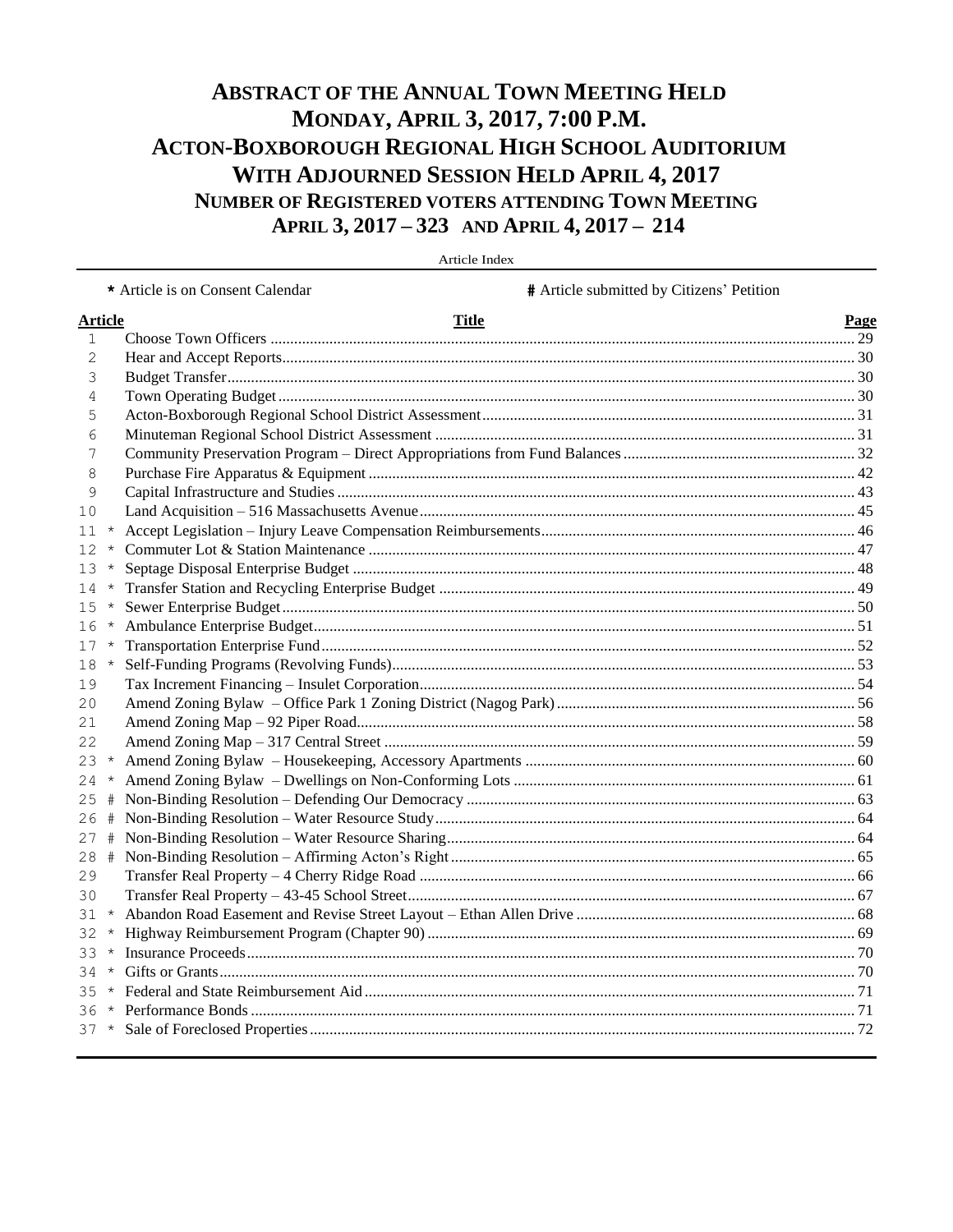The Moderator, Mr. Peter Ashton, called the Annual Town Meeting to order on Monday, April 3, 2017, at 7:04 PM.

Mr. Ashton welcomed town meeting members. He noted that there were some changes, some minor some more significant. These changes will hopefully make Town Meeting more efficient, encourage more debate and attract greater attendance.

Mr. Ashton gave a brief overview of the process of Town Meeting.

Town meeting will start at 6:45 on Tuesday in order to do the award presentation for Employee of the year.

The Moderator gave a presentation on the iClicker, the new Electronic Voting equipment that we will use at this Town Meeting. The new voting process was voted at the Special Town Meeting held October 5, 2016, Article 2, adding section A7 to the Town Bylaws.

The Moderator presented two practice motions to test the iClicker.

Practice Motion #1: Motion is to see if the town will increase the moderator's salary from the current \$20 per night to \$100 per night. iClicker - A Yes - 180 95% E No - 10 5%

Practice Motion #2:

All town meeting members who in any way volunteer for the town or for the regional schools please vote yes.

iClicker - A Yes - 131 57% E No - 98 43%

Mr. Ashton introduced the chairman of the Board of Selectmen, Peter Berry, who then introduced the members at the table. Eva Szkaradek - Town Clerk, Nina Pickering Cook - Town Counsel, Steve Ledoux – Town Manager, Janet Adachi – V Chair, Katie Green, as well as Franny Osman and Chingsung Chang, members of the Board of Selectmen.

The Moderator introduced the Chair of the Finance Committee, Margaret W. Busse, who then introduced the members at the table. Doug Tindal - V Chair, Dave Wellinghoff – Clerk, Stephen R. Noone, Michael F. Majors, Roland Bourdon, III, Bob Evans, Shuyu Lee, Jason Cole, Kristen Connell and Jon Benson (Associate).

Ms Busse noted that Doug Tindal, after 10 years of service on the Finance Committee, will be retiring.

The Moderator asked Town Meeting to vote to allow Non Resident Town Staff, to speak to the Articles of this Annual Town Meeting if needed. Motion carries to allow speakers.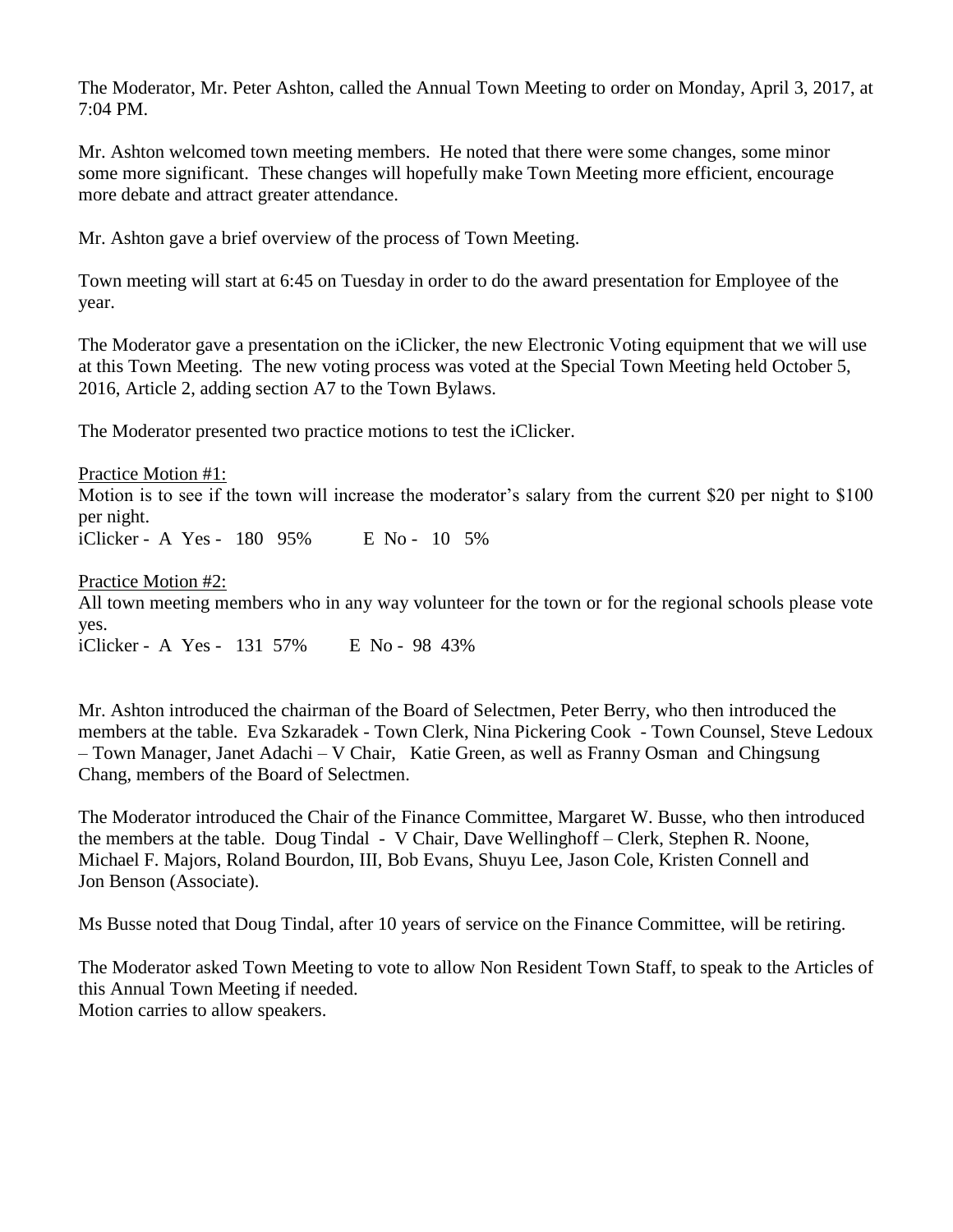## **Article 1 Choose Town Officers**

(Majority vote)

To choose all necessary Town Officers and Committees and to fix the salaries and compensation of all the elective officers of the Town as follows:

Board of Selectmen, Chairman \$750.00 per year Board of Selectmen, Member  $$ 650.00$  per year

Moderator  $$ 20.00$  per Town Meeting session

, or take any other action relative thereto.

## **MOTION:**

Mr. Ashton announced that we will be electing the new moderator as a Temporary Moderator for this Town Meeting, as voted at the Special Town Meeting, October 5, 2016, to assist with a few articles.

The Moderator introduced the Town Clerk, Eva Szkaradek so that Town Meeting could elect a Temporary Moderator.

The Town Clerk, Eva Szkaradek - Under Town General Bylaw section A8, Town Meeting will now elect a Temporary Moderator.

Ms Adachi nominates Jo-Ann Berry of 2 Heron View Road, Acton, to be the Temporary Moderator for Town Meeting term to expire 2018.

## **MOTION CARRIES UNANIMOUSLY**

Ms. Berry was sworn in by the Town Clerk.

Ms. Adachi moves that the Town fix the compensation for elected officers as shown in the Article. **MOTION CARRIES**

Mary Ann Ashton, Trustee of the Elizabeth White Fund, nominates Andrea S. Miller, of 30 Taylor Road, Acton, for the position of Trustee of the Elizabeth White Fund, term to expire 2020. **MOTION CARRIES UNANIMOUSLY**

Trudy Khosla, Trustee of the Charlotte Goodnow Fund, nominates Harry A. Mink, of 4 Cricket Way, Acton, for the position of Trustee of the Charlotte Goodnow Fund, term to expire 2020. **MOTION CARRIES UNANIMOUSLY**

Trudy Khosla, Trustee of the Charlotte Goodnow Fund, nominates Bruce J. Muff, of 6 Windemere Drive, Acton, for the position of Trustee of the Charlotte Goodnow Fund, term to expire 2020. **MOTION CARRIES UNANIMOUSLY**

William Klauer, Trustee of the Acton Firefighters' Relief Fund, nominates Bruce Stone, of 2 First Street, Maynard, for the position of Trustee of the Acton Firefighters' Relief Fund, term to expire 2020. **MOTION CARRIES UNANIMOUSLY**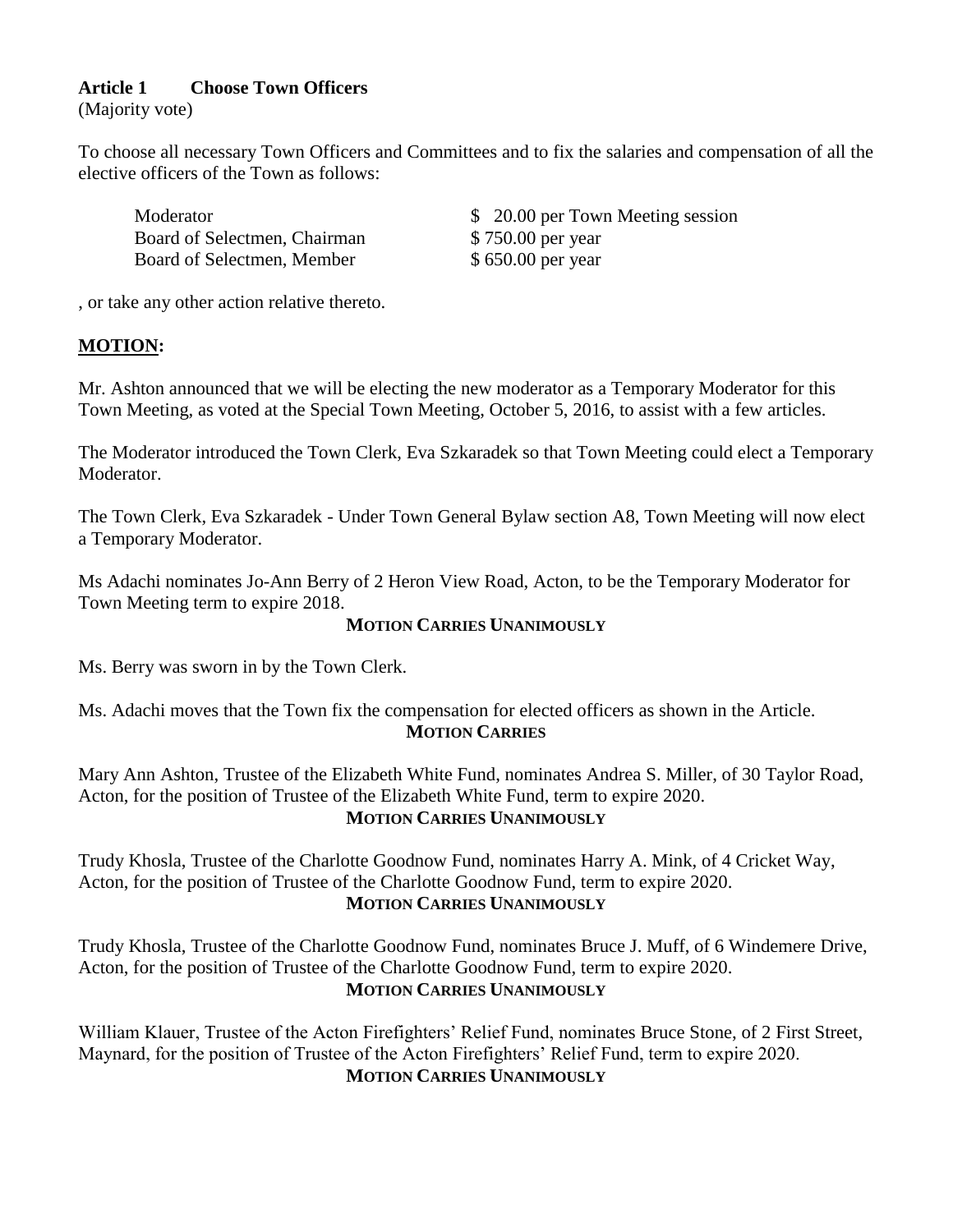## **Article 2 Hear and Accept Reports**

(Majority vote)

To see if the Town will accept reports and hear and act upon the report of any committee chosen at any previous Town Meeting that has not already reported, or take any other action relative thereto.

**MOTION:** Mr. Chang moves that the Town accept the reports of the various Town Officers and Boards as set forth in the 2016 Town Report and that the Moderator call for any other reports.

## **MOTION CARRIES UNANIMOUSLY**

## **Article 3 Budget Transfer**

(Majority vote)

To see if the Town will appropriate from available funds a sum of money to defray necessary expenses above the amount appropriated at the 2016 Annual Town Meeting, or take any other action relative thereto.

**MOTION:** Mr. Berry moves that the Town take no action.

## **MOTION CARRIES**

## **Article 4 Town Operating Budget**

(Majority vote)

To see if the Town will raise and appropriate, transfer or appropriate from available funds, the sum of \$33,151,899 to defray the necessary expenses of the departments, offices and boards of the Town, exclusive of the Regional School budgets, or take any other action relative thereto.

**MOTION:** Mr. Berry moves that the Town appropriate \$33,151,899 to be expended by the Town Manager for the purpose of funding the fiscal year 2018 municipal budget, and to meet this appropriation,

\$32,503,249 be raised from general revenues,

\$ 648,650 be transferred from Free Cash,

And that the Town authorize the Town Manager to lease on such terms and conditions as he may determine vehicles and equipment for a period not to exceed five years, and to sell, trade or otherwise dispose of vehicles and equipment being replaced and to expend any proceeds so received.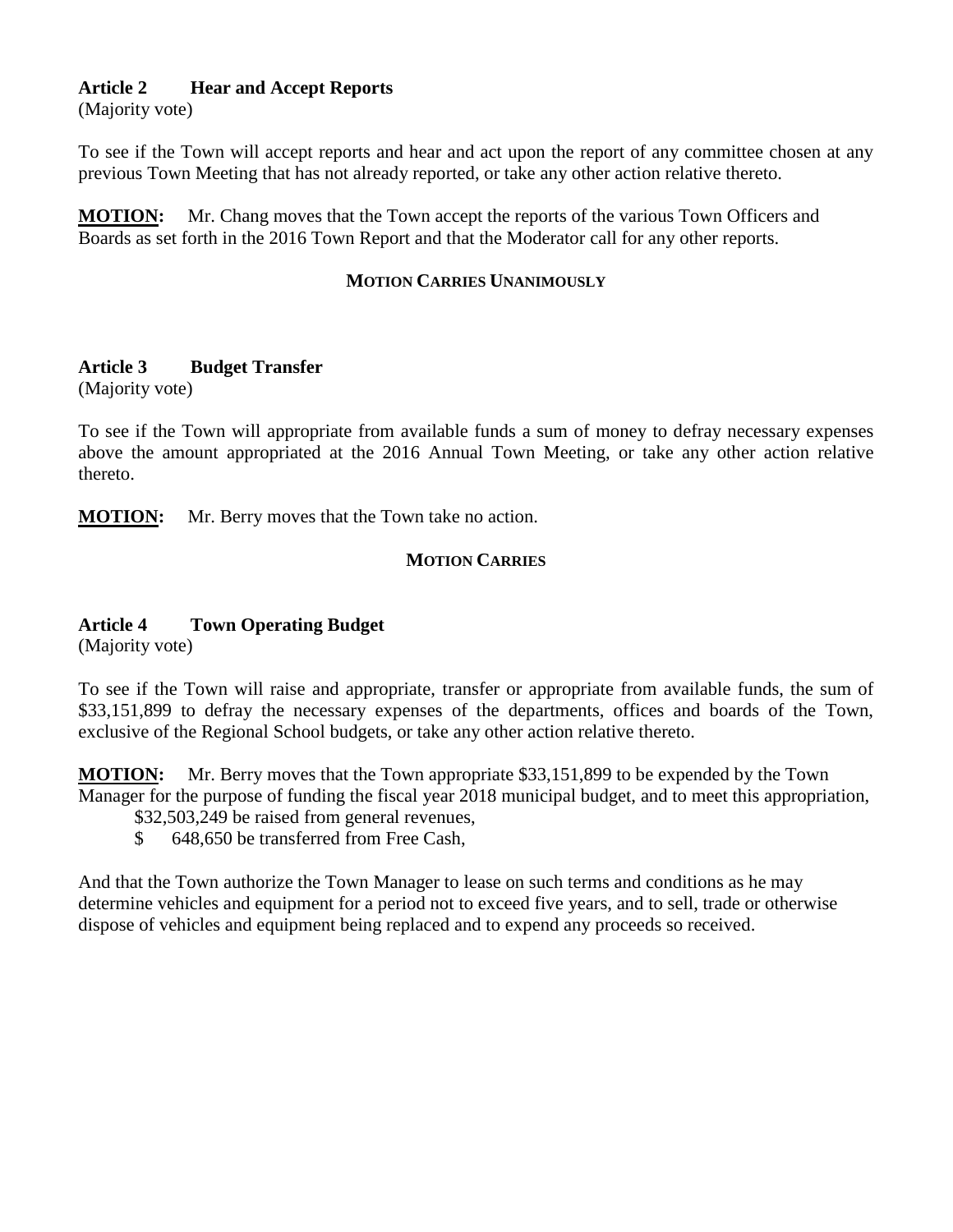**MOTION TO AMEND:** Mr. Kadlec moves to amend the motion under Article 4 by deleting the words "\$32,503,249 be raised from general revenues, \$648,650 be transferred from Free Cash" and adding the words "\$31,503,249 be raised from general revenues, \$1,648,650 be transferred from Free Cash".

#### **MOTION TO AMEND LOST**

Mr. Nitschelm moves to use the iClicker to recount the vote.

iClicker - A Yes - 113 41% E No - 164 59%

#### **MOTION TO AMEND LOST**

## **ORIGINAL MOTION CARRIES**

#### **Article 5 Acton-Boxborough Regional School District Assessment** (Majority vote)

To see if the Town will raise and appropriate, or appropriate from available funds, the sum of \$57,730,056 to defray the necessary expenses of the Acton-Boxborough Regional School District, or take any other action relative thereto.

**MOTION:** Ms. Krishnamurthy moves that the Town appropriate \$57,730,056 to be expended by the Superintendent of Schools to fund the fiscal year 2018 assessment of the Acton-Boxborough Regional School District, and to meet this appropriation,

\$57,081,406 be raised from general revenues and

\$ 648,650 be transferred from Free Cash.

## **MOTION CARRIES**

Ms Osman and Ms Nourse will be handing out cookies to all Town Meeting members.

Ms. Nourse requested that cookies wait until after Article 6, Minuteman Regional School District.

## **Article 6 Minuteman Regional School District Assessment**

(Majority vote)

To see if the Town will raise and appropriate, or appropriate from available funds, the sum of \$1,072,929 to defray the necessary expenses of the Minuteman Regional Vocational Technical School District, or take any other action relative thereto.

**MOTION:** Mrs. Nourse moves that the Town appropriate and transfer \$1,072,929 from Free Cash to fund the fiscal year 2018 assessment of the Minuteman Regional School District.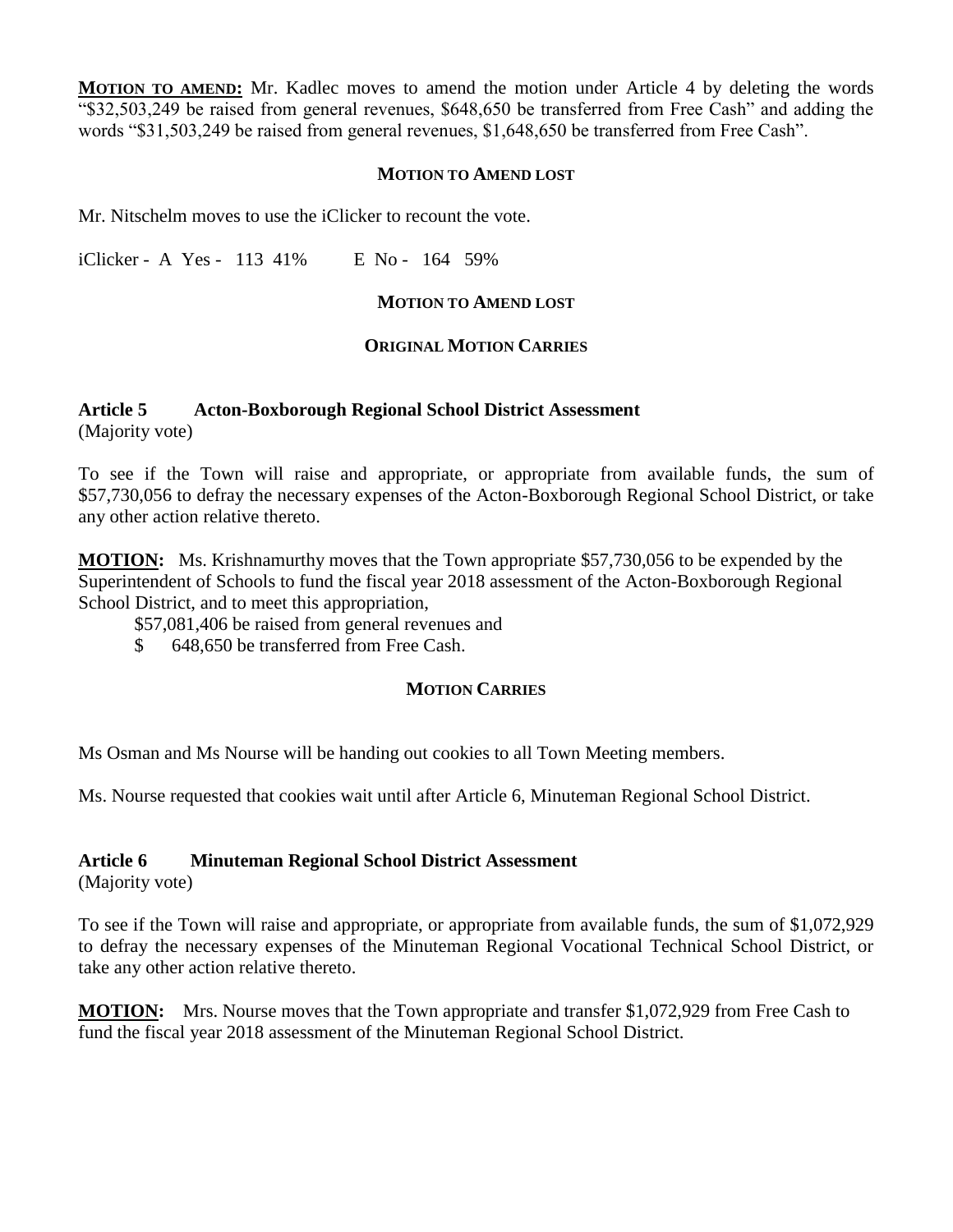The Moderator asked Town Meeting to vote to allow Mr. Kevin Mahoney, Assistant Superintendent of Finance and Dr. Bouquillon, Superintendent-Director of the Minuteman Regional Vocational Technical School District to speak on this Article.

Motion Carries to allow speaker.

## **MOTION CARRIES UNANIMOUSLY**

A brief intermission will e held for cookies donated by Ms. Osman and Ms Nourse to be handed out.

#### **Article 7 Community Preservation Program –** (Majority vote) **Direct Appropriations from Fund Balances**

To see if the Town will appropriate or set aside for later appropriation, and authorize and direct the Board of Selectmen and the Town Manager to expend or set aside, from the FY 2016 Community Preservation Fund balances as set forth herein, the amounts listed below for community preservation purposes, with such expenditures to be subject to conditions listed in the Article's Summary and to be further specified in award letters from the Community Preservation Committee, with each item considered a separate appropriation;

| FY 2016 COMMUNITY PRESERVATION FUND BALANCES                              |                    |
|---------------------------------------------------------------------------|--------------------|
| FY 2016 Community Preservation Fund Revenues                              |                    |
| Community Preservation Fund Surcharge Collected in FY 2016                | \$<br>913,029.18   |
| State Community Preservation Trust Fund Receipt, October 2016             | \$<br>187,873.00   |
| <b>Other FY 2016 Community Preservation Fund Components</b>               |                    |
| Interest Earned in FY 2016                                                | \$<br>15,897.93    |
| Unencumbered FY 2016 Fund Balance                                         | \$<br>8,236.71     |
| Recapture of unspent previous years' project appropriations               | \$<br>71,152.42    |
| <b>Total - FY 2016 Community Preservation Fund Balance</b>                | \$1,196,189.24     |
|                                                                           |                    |
| FY 2016 Open Space Set-Aside                                              |                    |
| Set-Aside Fund Balance from appropriations for the Acquisition, Creation, | \$1,951,571.87     |
| and Preservation of Open Space and its Rehabilitation and Restoration     |                    |
| <b>Total FY 2016 Open Space Set-Aside Fund Balance</b>                    | \$1,951,571.87     |
|                                                                           |                    |
| APPROPRIATIONS FROM COMMUNITY PRESERVATION                                |                    |
| <b>FUND BALANCE</b>                                                       |                    |
| <b>Purposes</b>                                                           | <b>Recommended</b> |
|                                                                           | <b>Amounts</b>     |
| <b>Set-Aside Appropriations for</b>                                       |                    |
| A1. Acquisition, Preservation, Rehabilitation and Restoration of Historic | \$<br>27,808.22    |
| Resources; required set-aside for meeting 10% of spending from FY         |                    |
| 2016 revenues                                                             |                    |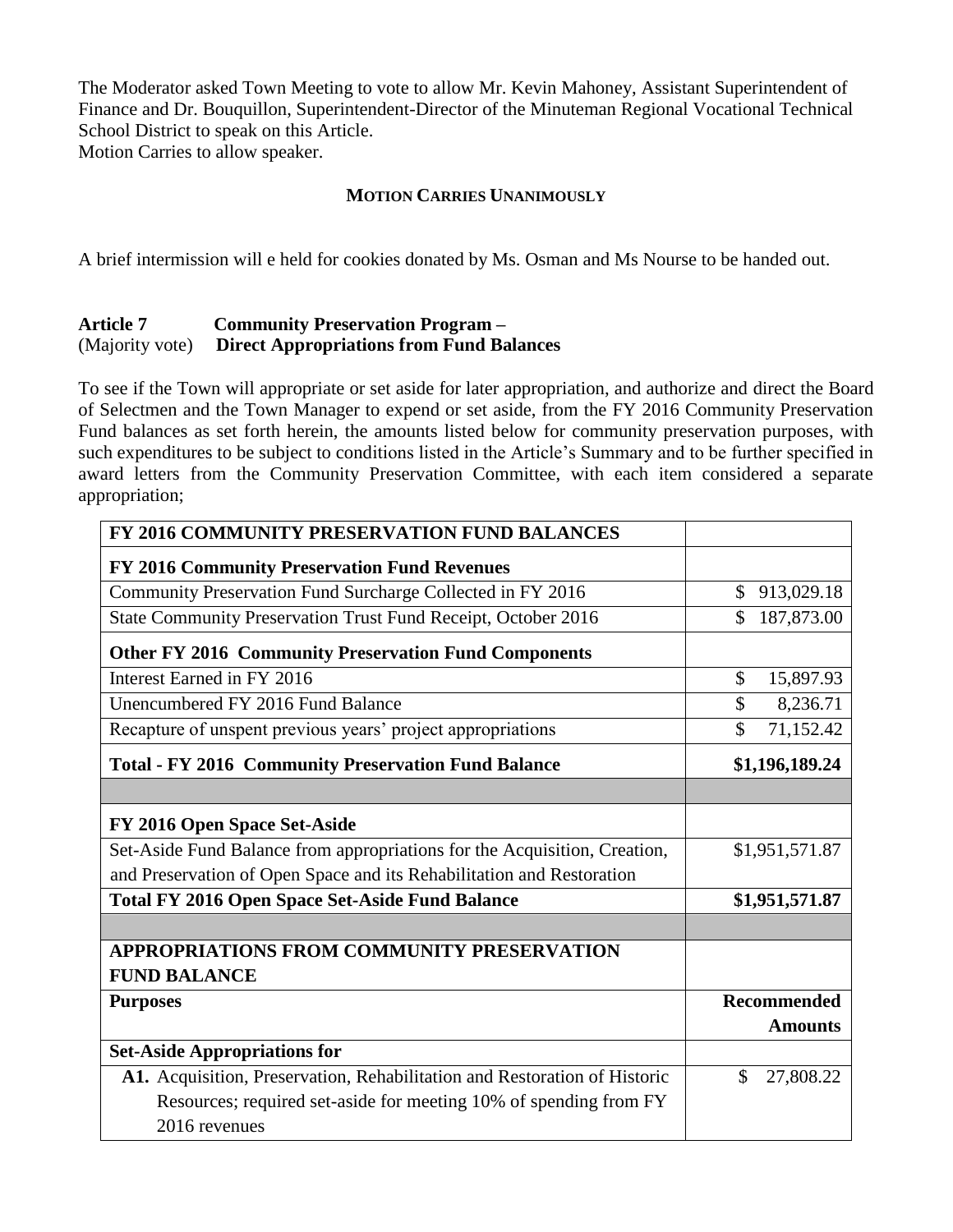| A2. Acquisition, Preservation, Rehabilitation and Restoration of Historic  | 12,728.10<br>\$            |
|----------------------------------------------------------------------------|----------------------------|
| Resources; required make-up for under-spending 10% of revenues in          |                            |
| 2016 after recapture                                                       |                            |
| B. Acquisition, Creation and Preservation of Open Space, and its           | \$450,000.00               |
| <b>Rehabilitation and Restoration</b>                                      |                            |
|                                                                            |                            |
| <b>Spending Appropriations</b>                                             |                            |
| C. Acton Housing Authority - Development/Acquisition for New               | \$<br>75,000.00            |
| <b>Affordable Housing Units</b>                                            |                            |
| Community Housing Program Fund*<br>D.                                      | $\mathcal{S}$<br>60,000.00 |
| Regional Housing Services Program - One Year<br>Е.                         | $\mathcal{S}$<br>25,000.00 |
| Acton Historical Society - Re-roof at the Jonathan & Simon Hosmer<br>F.    | \$<br>48,000.00            |
| House                                                                      |                            |
| G. Iron Work Farm - Jones Tavern Preservation Project                      | $\mathbb{S}$<br>34,282.00  |
| Acton Arboretum -Cedar Arbor, Kiosk and Culvert<br>Н.                      | $\mathcal{S}$<br>24,000.00 |
| Bruce Freeman Rail Trail (BFRT) Phase 2B<br>I.                             | \$<br>170,000.00           |
| Morrison Farm Well<br>J.                                                   | 28,000.00<br>\$            |
| K. NARA Parking Lot Expansion                                              | 25,000.00<br>\$            |
| <b>NARA Picnic Pavilion Restroom</b><br>$\mathbf{L}$                       | \$<br>155,000.00           |
| <b>Administrative Appropriation</b>                                        |                            |
| M. A fund for CPC direct expenses and for reimbursing the Town of          | 55,045.11<br>$\mathcal{S}$ |
| Acton for administrative services and operating expenses provided in       |                            |
| support of the Community Preservation Committee                            |                            |
| <b>Total Recommended Appropriations from FY 2016 Community</b>             |                            |
| <b>Preservation Fund Balance</b>                                           | \$1,189,863.43             |
|                                                                            |                            |
| <b>APPROPRIATION FROM OPEN SPACE SET-ASIDE FUND</b>                        |                            |
| <b>BALANCE</b>                                                             |                            |
| Wright Hill Open Space Land Acquisition - Debt Service<br>N.               | 85,421.00<br>\$            |
| <b>Total Recommended Appropriations from the Open Space Set-Aside</b>      |                            |
| <b>Fund</b>                                                                | \$<br>85,421.00            |
|                                                                            |                            |
| <b>Resulting Fund Balances</b>                                             |                            |
| Resulting FY 2016 Community Preservation Fund Balance                      | \$<br>6,325.81             |
|                                                                            |                            |
| Resulting Balance in the Set-Aside Fund for the Acquisition, Creation, and |                            |
| Preservation of Open Space, and its Rehabilitation and Restoration         | \$2,316,150.87             |
| Resulting Balance in the Set-Aside Fund for the Acquisition, Preservation, |                            |
| Rehabilitation and Restoration of Historic Resources                       | 40,536.32<br>\$            |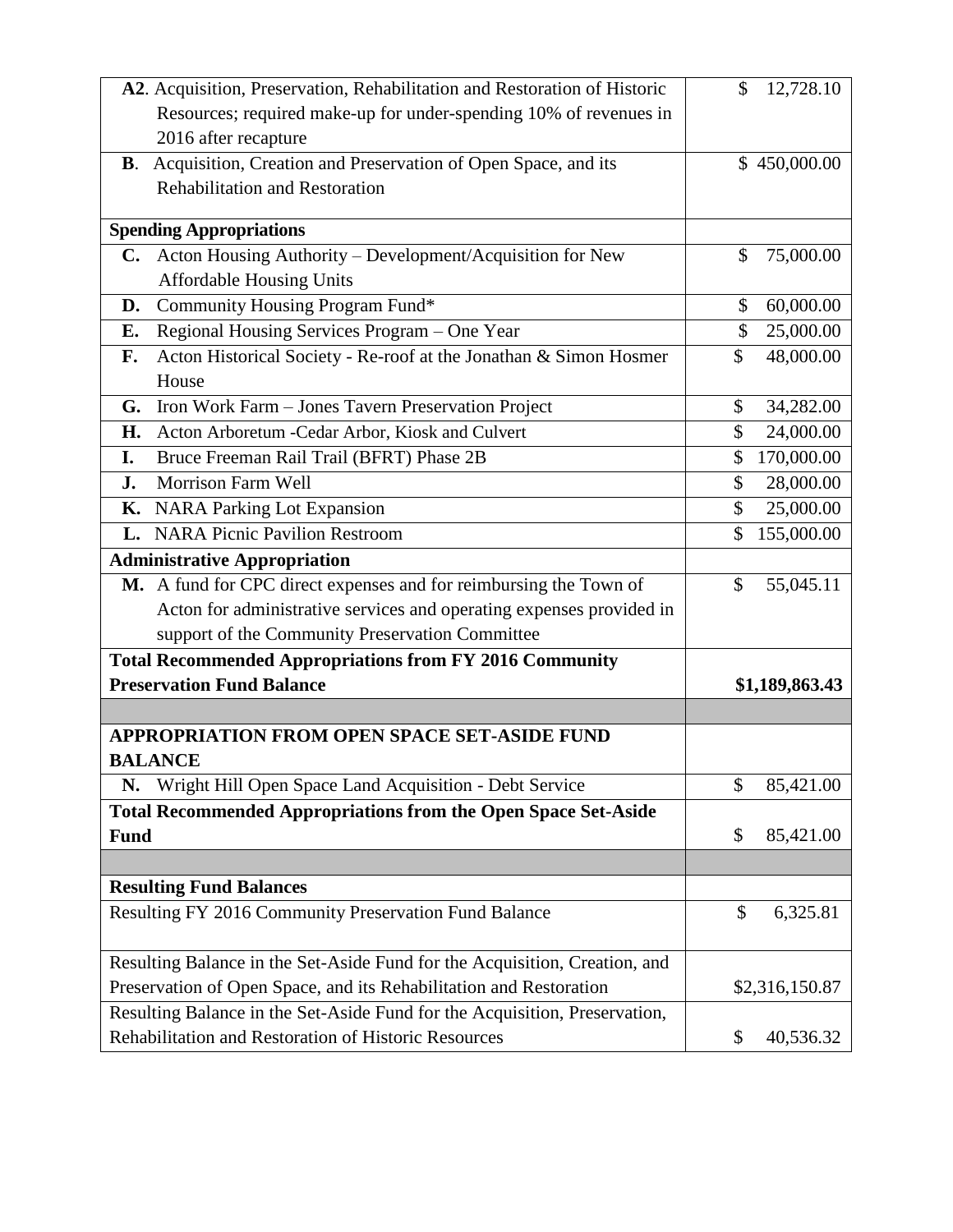\* Pursuant to Town Charter Section 6-5 that the appropriation to the Community Housing Program Fund shall not lapse three years and one month following the effective date of the vote on this article, and that this appropriation and all prior appropriations to the Community Housing Program Fund shall continue to be available for the purpose specified until expended for that purpose or until the CPC recommends and Town Meeting votes to rescind the appropriation of any unspent funds appropriated for this purpose,

And, whereas Massachusetts General Laws Chapter 44B requires that the Town appropriate for spending, or set-aside for future spending, from the FY 2016 Community Preservation Fund Revenues at least 10% for open space, 10% for historic preservation, and 10% for community housing;

And, whereas the recommended appropriations for open space, historic preservation, and community housing each meet or exceed 10% of the FY 2016 Community Preservation Fund Revenues;

And, whereas Town Meeting may vote to delete or reduce any of the recommended amounts;

Therefore, in the event that recommended amounts are deleted or reduced, vote to appropriate as a setaside for future spending from the FY 2016 Community Preservation Fund Balance the minimum necessary amounts to allocate not less than 10% of the FY 2016 Community Preservation Fund Revenues for open space (\$110,090.22), not less than 10% of the FY 2016 Community Preservation Fund Revenues for historic preservation (\$110,090.22), and not less than 10% of the FY 2016 Community Preservation Fund Revenues for community housing (\$110,090.22), or take any other action relative thereto.

**MOTION:** Mr. Foster moves that the Town:

(1) transfer to and from the Community Preservation Fund and appropriate, re-appropriate, or set aside for current or later appropriation, \$1,275,284, all as set forth in the article, and

(2) authorize the Town Manager to expend or set aside amounts as set forth in the article, and in compliance with conditions to be noted in the Community Preservation Committee's award letters.

Hold line items C, D, and I,

## **REMAINING ITEMS UNDER THIS MOTION CARRIES UNANIMOUSLY**

Line Item C – Acton Housing Authority iClicker - A Yes - 89 46% E No - 106 54% **LINE ITEM FAILED**

Line Item D – Community Housing Program Fund **LINE ITEM CARRIES**

Line Item I – Bruce freeman **LINE ITEM CARRIES UNANIMOUSLY**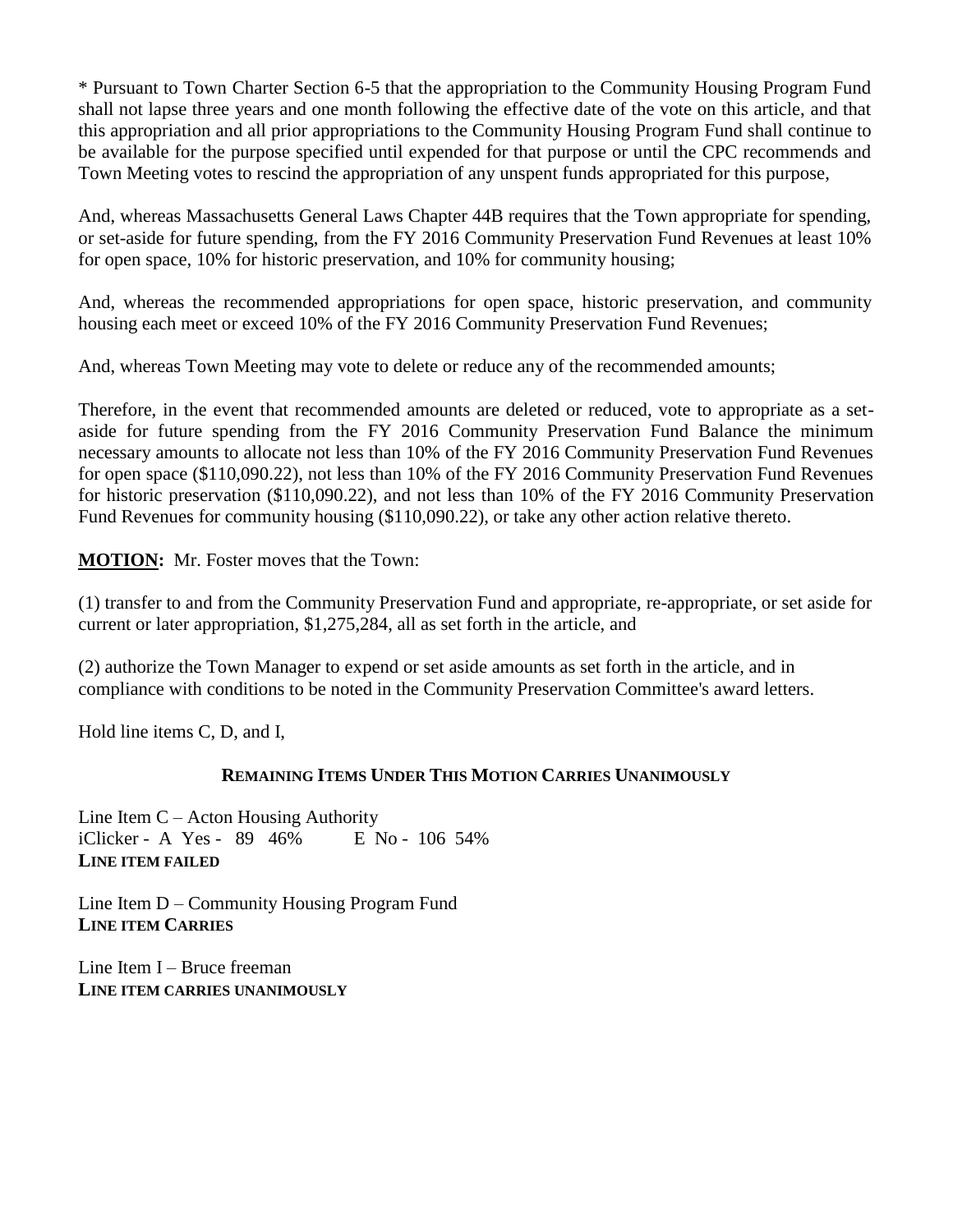## **Article 8 Purchase Fire Apparatus & Equipment**

(Two-thirds vote)

To see if the Town will raise and appropriate, appropriate from available funds or borrow a sum of money to be expended by the Town Manager for the purchase or improvement of fire apparatus and related equipment, including related incidental costs, and to provide that, in accordance with Massachusetts General Laws Chapter 44, Section 20, the premium received by the Town upon the sale of any bonds or notes hereunder, less any such premium applied to the payment of the costs of issuance of such bond or notes, may be applied to pay project costs and the amount authorized to be borrowed for each such project shall be reduced by the amount of any such premium so applied, or take any other action relative thereto.

**MOTION:** Mr. Berry moves that the Town appropriate \$721,750 to be expended by the Town Manager for the purpose set forth in the Article, including costs incidental and related thereto, and to meet this appropriation, the Treasurer, with the approval of the Board of Selectmen, is authorized to borrow \$700,000 under Massachusetts General Laws Chapter 44, Section 7, as amended, and raise from general revenues \$21,750 for the payment of interest and underwriting costs on such borrowing, and further that any premium received upon the sale of the bonds, less the cost of preparing, issuing and marketing them, and any accrued interest received upon the delivery of the bonds may be applied to the costs of the project and to reduce the amount authorized to be borrowed for the project by like amount, and further that the Town Manager be authorized to sell, trade or dispose of vehicles and equipment being replaced and to expend any proceeds so received.

iClicker - A Yes - 167 99% E No - 1 1%

## **MOTION CARRIES Declared 2/3 by Moderator\***

\*Town of Acton has accepted MGL CH 39 Sec 15 at its Annual Town Meeting April 2001, Article 43 and the amended Bylaw 5A was approved by the Attorney General on Aug. 6, 2001. (The Town Meeting Moderator is not required to count a 2/3 required vote.)

Ms. Jo-Ann Berry, the Elected Temporary Moderator is asked to moderate Article 9.

## **Article 9 Capital Infrastructure and Studies**

(Majority vote)

To see if the Town will raise and appropriate, or appropriate from available funds a sum of money to be expended by the Town Manager for the purchase, replacement, study, design or implementation of programs, improvement of facilities or infrastructure as listed below, including related incidental costs, or take any other action relative thereto.

| А. | Memorial Library Roof and HVAC Systems Replacement       | \$1,156,000 |
|----|----------------------------------------------------------|-------------|
|    | <b>Center Fire Station HVAC Improvements</b>             | \$94,000    |
|    | Main Street & Prospect Street Intersection Traffic Study | \$40,000    |
| D. | Main Street Bike Route Safety Study                      | \$30,000    |
|    | <b>Total</b>                                             | \$1,320,000 |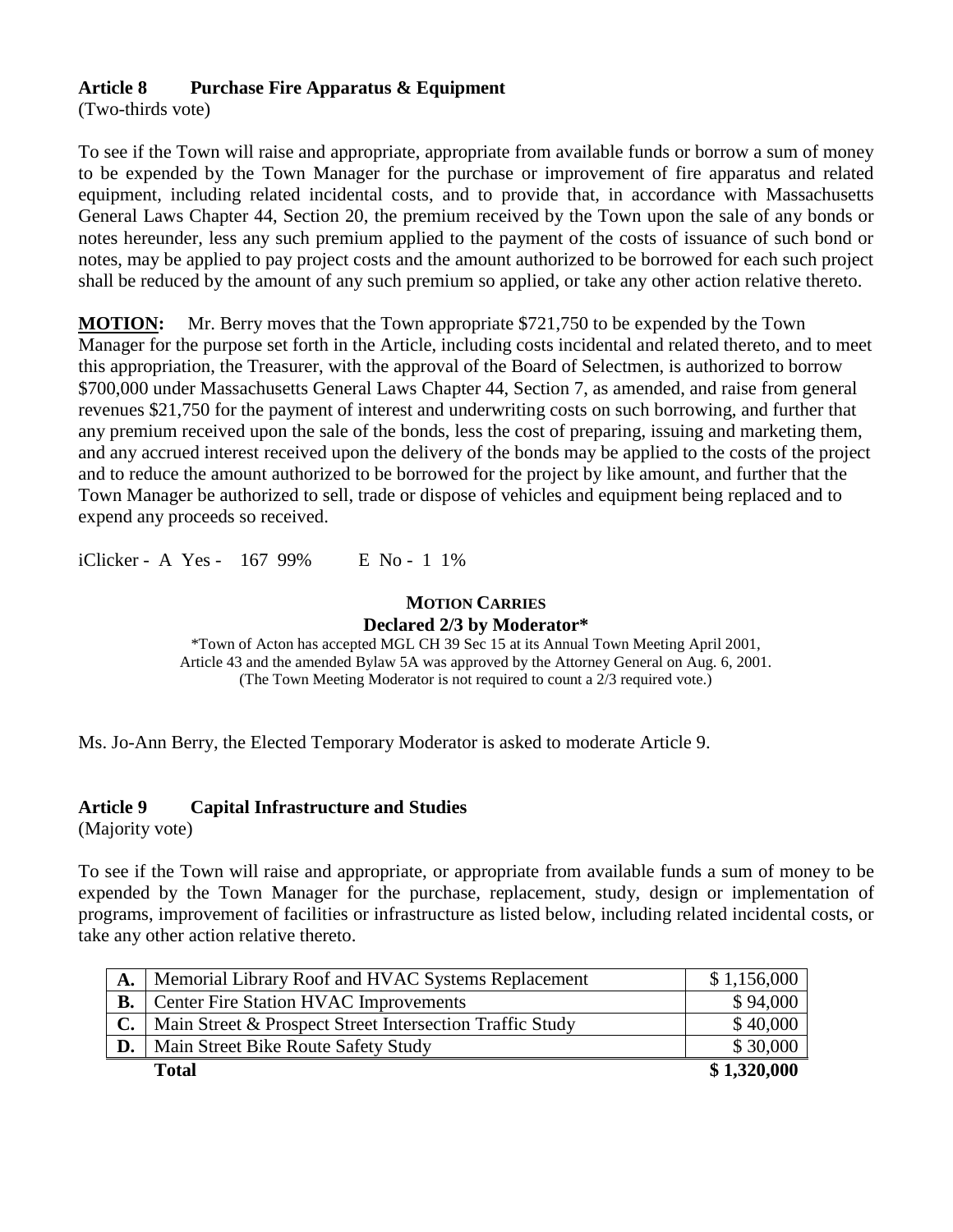**MOTION:** Mr. Berry moves that the Town appropriate \$1,320,000 to be expended by the Town Manager for the purposes set forth in the Article, including costs incidental and related thereto, and to meet this appropriation,

\$1,250,000 be transferred from Overlay Surplus and

\$ 70,000 be transferred from Free Cash.

## **MOTION CARRIES UNANIMOUSLY**

## **Article 10 Land Acquisition – 516 Massachusetts Avenue**

(Two-thirds vote)

To see if the Town will vote to authorize the Board of Selectmen to acquire by purchase, gift, eminent domain or otherwise and to accept a deed of fee simple interest, on such terms and conditions as the Selectmen may determine and for general municipal purposes, Parcel 6 as shown on the Town of Acton Atlas Map F2B, and in the deed recorded at the Middlesex South Registry of Deeds in Book 14061, Page 255; and further to see if the Town will raise, appropriate, and/or transfer from available funds or accept gifts for this purpose, or take any other action relative thereto.

**MOTION:** Ms. Osman moves that the Town authorize the Board of Selectmen to acquire by purchase, gift, eminent domain or otherwise the real property as set forth in the Article on such terms and conditions as the Selectmen may determine, and appropriate and transfer \$35,000 from Free Cash to fund said acquisition and related transaction costs.

iClicker - A Yes - 42 29% E No - 101 71%

## **MOTION FAILS**

## **Financial Consent (majority vote)**

Mr. Berry moves that the Town take up the eight articles in the Consent Calendar on pages 46 through 53 of the Warrant: Articles 11, 12, 13, 14, 15, 16, 17 and 18.

Article 11 \* Accept Legislation – Injury Leave Compensation Reimbursements

Article 12 \* Commuter Lot & Station Maintenance

Article 13 \* Septage Disposal Enterprise Budget

Article 14 \* Transfer Station and Recycling Enterprise Budget

Article 15 \* Sewer Enterprise Budget

Article 16 \* Ambulance Enterprise Budget

Article 17 \* Transportation Enterprise Fund

Article 18 \* Self-Funding Programs (Revolving Funds)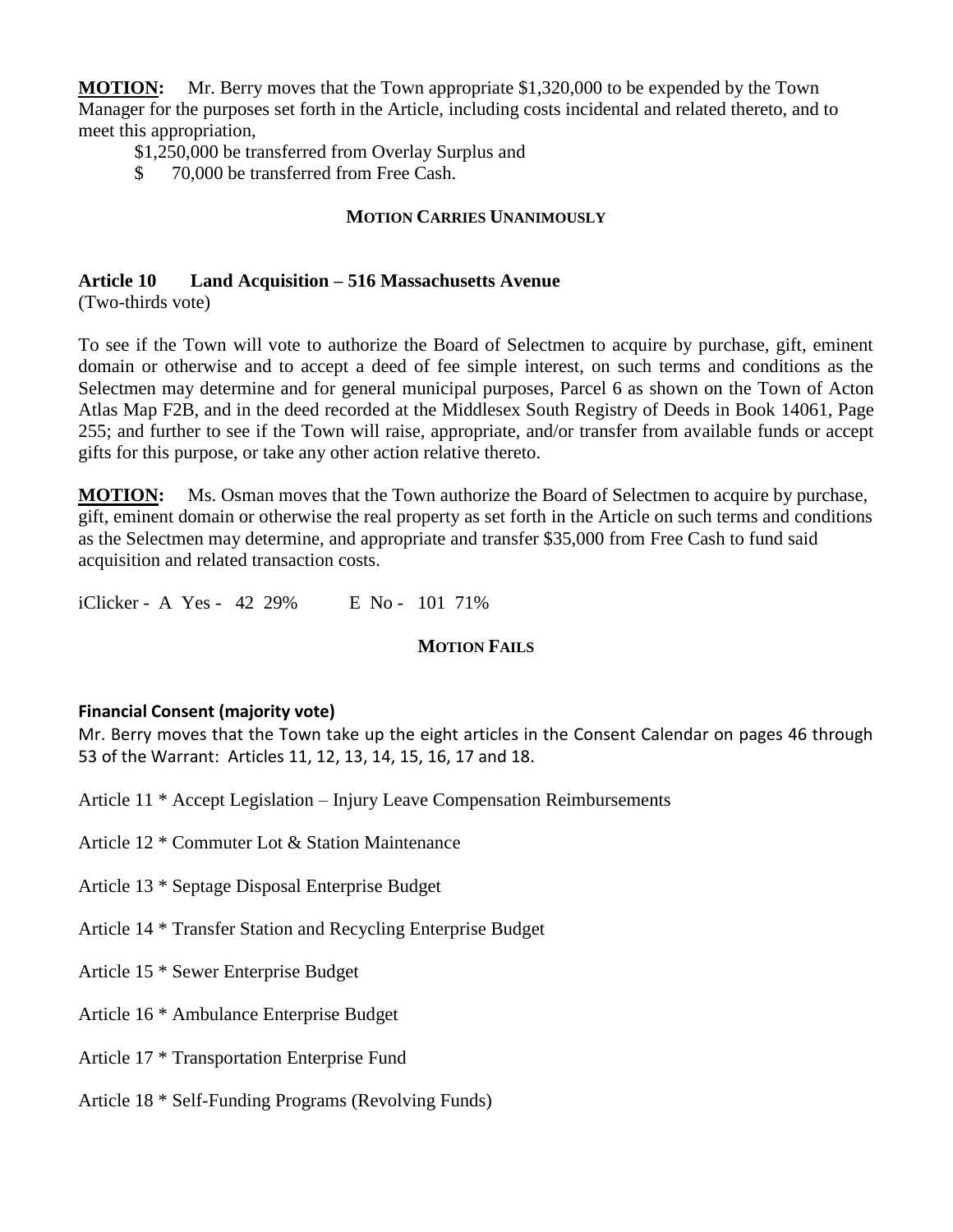Held from Consent Article 17 Transportation Enterprise Fund

## **REMAINING ARTICLES UNDER THE CONSENT MOTION CARRIES UNANIMOUSLY**

#### **Article 11 \* Accept Legislation – Injury Leave Compensation Reimbursements** (Majority vote)

To see if the Town will accept the provisions of Section 111F of Chapter 41 of the Massachusetts General Laws, as amended by Section 60 of Chapter 218 of the Acts of 2016, establishing a special injury leave indemnity fund for the payment of injury leave compensation or medical bills of injured firefighters or police officers, or take any other action relative thereto.

**MOTION:** Mr. Berry moves that the Town accept the provisions of Section 111F of Chapter 41 of the Massachusetts General Laws as amended by Section 60 of Chapter 218 of the Acts of 2016.

## **CONSENT MOTION CARRIES UNANIMOUSLY**

## **Article 12 \* Commuter Lot & Station Maintenance**

(Majority vote)

To see if the Town will raise and appropriate, or appropriate from available funds a sum of money to be expended by the Town Manager for the service fees, operation, maintenance or improvement of facilities and infrastructure at the South Acton Commuter Lot, including related incidental costs, or take any other action relative thereto.

**MOTION:** Mr. Berry moves that the Town appropriate and transfer \$72,000 from the Commuter Lot Parking Fees fund balance for the purposes set forth in the Article.

## **CONSENT MOTION CARRIES UNANIMOUSLY**

#### **Article 13 \* Septage Disposal Enterprise Budget**

(Majority vote)

To see if the Town will raise and appropriate, or appropriate from available funds a sum of money for the purpose of septage disposal, in accordance with Massachusetts General Laws Chapter 44, Section 53 F½, Enterprise Fund Law, or take any other action relative thereto.

**MOTION:** Mr. Berry moves that the Town appropriate \$194,274 to operate the septage waste disposal program, that to meet this appropriation, \$162,274 be raised from department receipts and \$32,000 be transferred from retained earnings, and that the Town authorize the Town Manager to lease on such terms and conditions as he may determine vehicles and equipment for a period not to exceed five years, and to sell, trade or otherwise dispose of vehicles and equipment being replaced and to expend any proceeds so received.

#### **CONSENT MOTION CARRIES UNANIMOUSLY**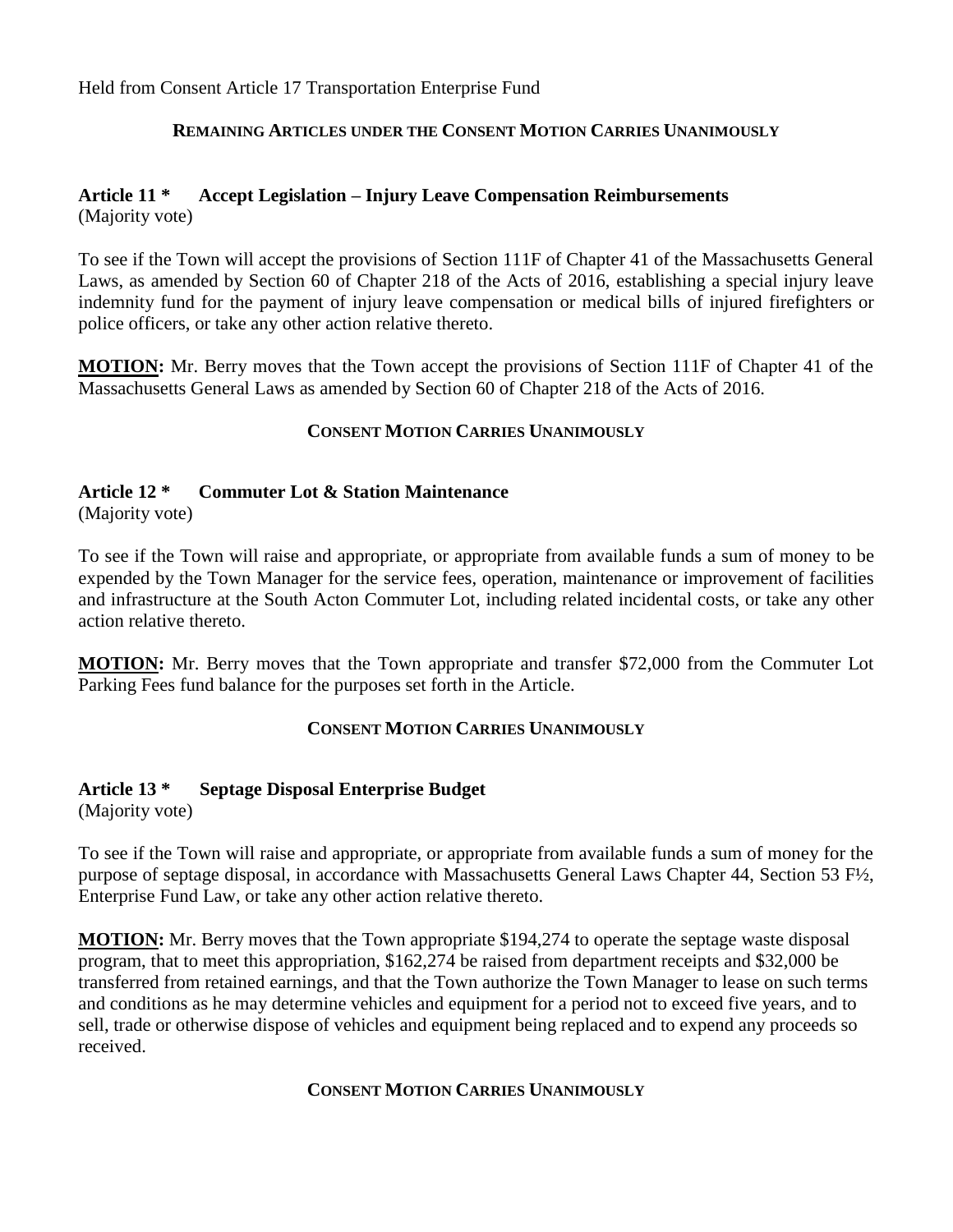## **Article 14 \* Transfer Station and Recycling Enterprise Budget**

(Majority vote)

To see if the Town will raise and appropriate, or appropriate from available funds, and transfer a sum of money for the purpose of solid waste disposal and recycling in accordance with Massachusetts General Laws Chapter 44, Section 53 F½, Enterprise Fund Law, or take any other action relative thereto.

**MOTION:** Mr. Berry moves that the Town appropriate \$689,511 for the purpose of solid waste disposal and recycling, that to meet this appropriation, \$612,092 be raised from department receipts and \$77,419 be transferred from retained earnings, and that the Town authorize the Town Manager to lease on such terms and conditions as he may determine vehicles and equipment for a period not to exceed five years, and to sell, trade or otherwise dispose of vehicles and equipment being replaced and to expend any proceeds so received.

## **CONSENT MOTION CARRIES UNANIMOUSLY**

## **Article 15 \* Sewer Enterprise Budget**

(Majority vote)

To see if the Town will raise and appropriate, or appropriate from available funds a sum of money for the purpose of operating and maintaining a sewer collection and treatment facility, in accordance with Massachusetts General Laws Chapter 44, Section 53 F½, Enterprise Fund Law, or take any other action relative thereto.

**MOTION:** Mr. Berry moves that the Town raise from department receipts and appropriate \$1,813,732 for the purpose of operating the sewer system.

## **CONSENT MOTION CARRIES UNANIMOUSLY**

## **Article 16 \* Ambulance Enterprise Budget**

(Majority vote)

To see if the Town will raise and appropriate, or appropriate from available funds, and transfer a sum of money for the purpose of health care, in accordance with Massachusetts General Laws Chapter 44, Section 53 F½, Enterprise Fund Law, or take any other action relative thereto.

**MOTION:** Mr. Berry moves that the Town appropriate \$1,367,624 for the purpose of operating the ambulance service, that to meet this appropriation, \$853,400 be raised from department receipts, \$314,224 be transferred from retained earnings and \$200,000 be raised from general revenues.

## **CONSENT MOTION CARRIES UNANIMOUSLY**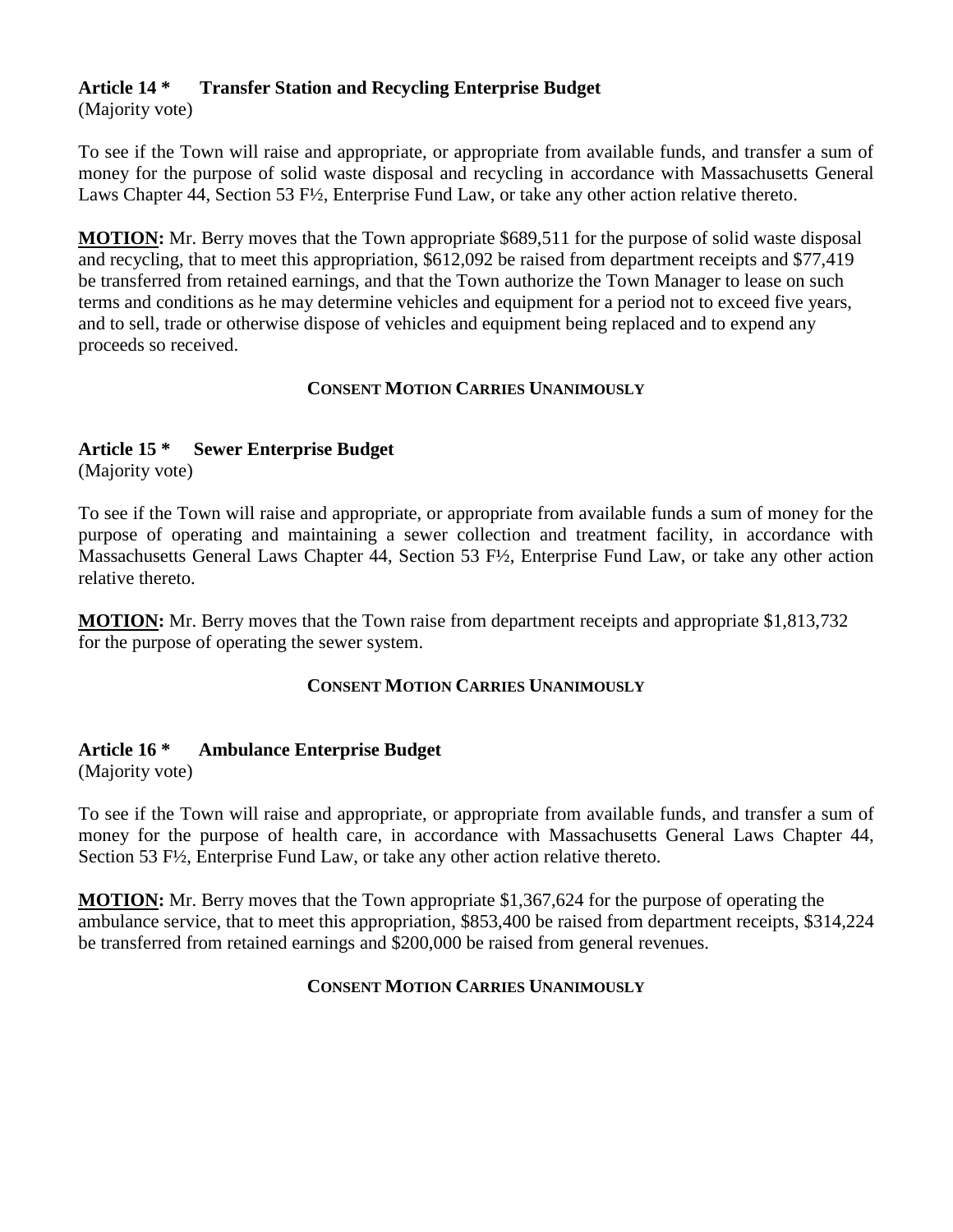## **Article 17 \* Transportation Enterprise Fund**

(Majority vote)

To see if the Town will raise and appropriate, transfer or appropriate from available funds a sum of money for the purpose of transportation services, in accordance with Massachusetts General Laws Chapter 44, Section 53 F½, Enterprise Fund Law, or take any other action relative thereto.

**MOTION:** Ms Osman moves that the Town appropriate \$574,477 for the purpose of operating the transportation service, that to meet this appropriation, \$226,477 be raised from department receipts, \$231,000 be raised from general revenues and \$117,000 be transferred from commuter lot parking fees fund balance.

Held from consent

## **CONSENT MOTION CARRIES UNANIMOUSLY**

## **Article 18 \* Self-Funding Programs (Revolving Funds)**

(Majority vote)

I

To see if the Town will vote, pursuant to Massachusetts General Laws Chapter 44, Section 53 E½ to authorize and continue the revolving funds for the Historic District Commission, Building Department, Health Department, Transportation Service and Fire Department as noted below, and vote on the limit on the total amount that may be expended from each such revolving fund as the FY18 Authorized Expense in the table below:

| <b>Fund</b>                           | <b>FY17</b>     | <b>FY17</b>     | <b>Fund</b>    | <b>FY18</b>      | <b>FY18</b>       |
|---------------------------------------|-----------------|-----------------|----------------|------------------|-------------------|
| <b>Balance</b>                        | <b>Budgeted</b> | <b>Budgeted</b> | <b>Balance</b> | <b>Estimated</b> | <b>Authorized</b> |
| 6/30/2016                             | <b>Revenue</b>  | <b>Expense</b>  | 6/30/2017      | <b>Revenue</b>   | <b>Expense</b>    |
|                                       |                 |                 |                |                  |                   |
| <b>Historic District Commission</b>   |                 |                 |                |                  |                   |
| \$1,570                               | \$ 200          | \$200           | \$1,570        | \$200            | \$200             |
| <b>Building Department</b>            |                 |                 |                |                  |                   |
| \$148,909                             | \$297,291       | \$297,291       | \$148,909      | \$307,315        | \$307,315         |
| <b>Sealer of Weights and Measures</b> |                 |                 |                |                  |                   |
| \$62,891                              | \$13,676        | \$13,676        | \$62,891       | \$31,826         | \$31,826          |
| <b>Hazardous Materials Inspection</b> |                 |                 |                |                  |                   |
| \$13,025                              | \$81,623        | \$81,623        | \$13,025       | \$40,727         | \$40,727          |
| <b>Food Service Inspection</b>        |                 |                 |                |                  |                   |
| \$45,647                              | \$51,476        | \$51,476        | \$45,647       | \$44,882         | \$44,882          |
| <b>Stormwater</b>                     |                 |                 |                |                  |                   |
| \$43,824                              | \$54,680        | \$54,680        | \$43,824       | \$19,550         | \$19,550          |
| <b>CrossTown Connect</b>              |                 |                 |                |                  |                   |
| \$0                                   | \$190,000       | \$190,000       | \$0            | \$180,000        | \$180,000         |
| <b>Fire Alarm Network</b>             |                 |                 |                |                  |                   |
| \$106,949                             | \$64,715        | \$64,715        | \$106,949      | \$64,715         | \$64,715          |
|                                       |                 |                 |                |                  |                   |
|                                       |                 |                 | <b>Total</b>   | \$689,215        | \$689,215         |

, or take any other action relative thereto.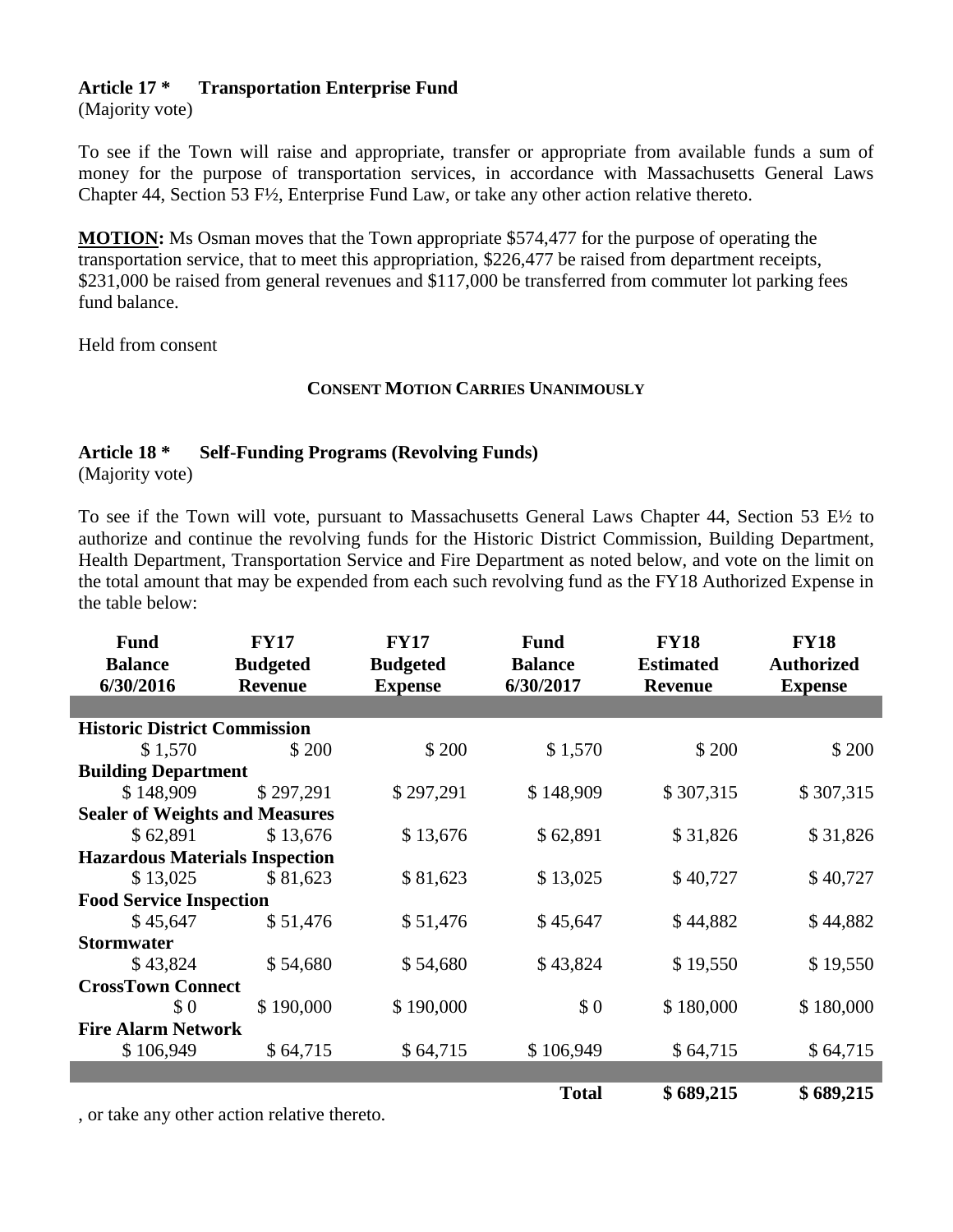**MOTION:** Mr. Berry moves that the revolving funds for the Historic District Commission, Building Department, Health Department, Transportation Service and Fire Department be authorized and continued in the amounts, for the purposes, and with the limits on the total amount that may be expended as set forth in the Article.

#### **CONSENT MOTION CARRIES UNANIMOUSLY**

**MOTION TO ADJOURN: Mr. Berry** moves to adjourn until April 4<sup>th</sup> at 6:45, at the Acton-Boxborough Regional High School Auditorium.

## **MOTION TO ADJOURN CARRIES**

Annual Town Meeting adjourned at 10:54pm until Tuesday, April 4, 2017 at the Acton-Boxborough Regional High School Auditorium at 6:45pm PM.

## **April 4, 2017**

The Moderator, Mr. Mackenzie, called the Annual Town Meeting to order on Tuesday, April 5, 2016, at 6:49 pm.

The Moderator introduced the Town Manager, Steve Ledoux who gave the presentation for the annual recipient of the "Joseph A. Lalli Merit Award" endowed by the Steinberg Lalli Charitable Foundation, for outstanding work of a Town of Acton Municipal Employee. This is the Thirteenth year that this award has been issued. The Foundation gave funding nine years ago, to recognize Public Safety Employees with this award as well.

On behalf of the Board of Selectmen and the Town, we would like to thank the Steinberg Lalli Charitable Foundation.

This year's Municipal Employee of the Year award for 2017 is presented to Christopher West, of the Municipal Properties Department. He has worked for the Town for 7 years. Chris is a maintenance worker for the Municipal Properties Department. He is an essential thread in the fabric of Town Hall, always friendly with staff and keeps Town Hall clean and presentable. The town is fortunate to have him and all his skills.

Chris thanked the Town for the award. He stated that the Town is an awesome place to work and thanked the staff for helping make his job easier.

Mr. Ledoux honored the ninth annual recipient of the "Joseph A. Lalli Merit Award" for outstanding work of a Public Safety Employee. This year's Public Safety Employee of the Year is presented two members of the Police Department, Detective Luke Penney and Detective Dean Keeler. Luke Penney has been with the department for 23 years. He is currently a School Resource Officer. Dean Keeler has been with the Police Department for 21 years, and has been a member of the Drug task force since 2012. Mr. Ledoux thanked both Officer Penney and Officer Keeler for the incredible save at an incident a year ago.

Detective Dean Keeler thanked all members of Police and Fire that assisted both Detective Penney and himself.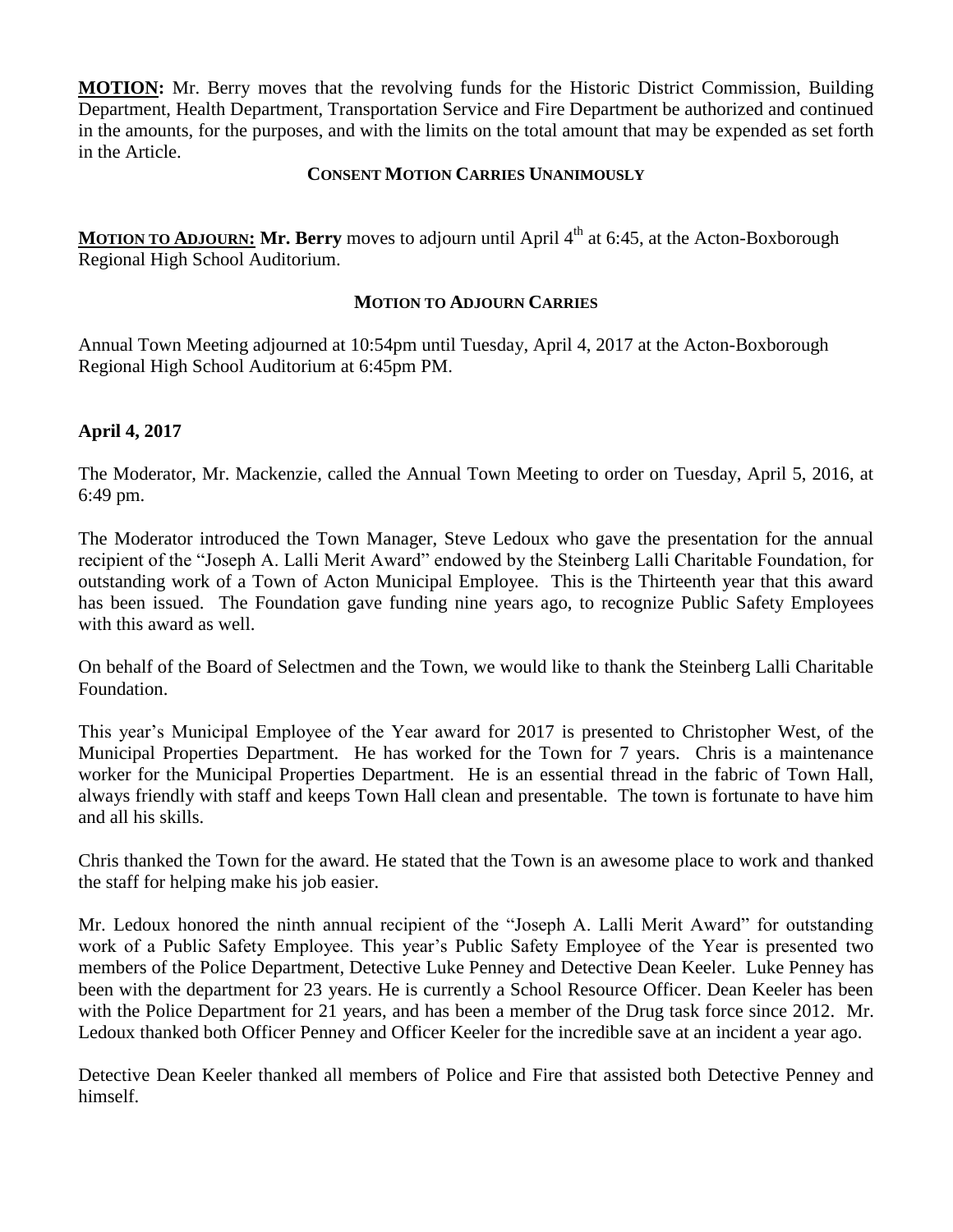Detective Luke Penney thanked the new Police Chief, Lieutenants and command staff for the assistance and supervision during the incident.

The Moderator gave a presentation on the iClicker, the new Electronic Voting equipment that we will use at this Town Meeting. The Moderator presented a practice motion to test the iClicker.

Practice Motion #3: Do you favor the use of pro and con microphones at town meeting? please vote yes. iClicker - A Yes - 103 80% E No - 25 20%

## **Article 19 Tax Increment Financing – Insulet Corporation**

(Majority vote)

To see if the Town will vote, pursuant to Massachusetts General Laws c.40, §59, and M.G.L. c.23A, §3E and §3F, to authorize the Board of Selectmen to (a) approve and execute a Tax Increment Financing ("TIF") Agreement between the Town and Insulet Corp., providing real property tax exemptions for property containing approximately 25 acres located at 100 Nagog Park, as shown on Assessors Map B5, Parcel 19, on terms and conditions deemed by the Selectmen to be in the best interest of the Town; (b) approve submission of a Certified Project application and the TIF Agreement to the Massachusetts Economic Assistance Coordinating Council (EACC); and (c), approve and execute any necessary documents relating thereto, and to take such other actions as are necessary or appropriate to obtain approval of and implement the TIF Agreement and Certified Project application; or to take any other action relative thereto.

**MOTION:** Ms. Green moves that the Town endorse the designation of 100 Nagog Park, Parcel 19 of Assessors Map B5, as an Exceptional Opportunity Area, approve and authorize the Board of Selectmen to execute a Tax Increment Financing (TIF) Agreement for said parcel as negotiated by the Board of Selectmen with Insulet Corp. and substantially in the form as shown on the handout, approve submission of a Certified Project application and the TIF Agreement for said parcel to the Economic Assistance Coordinating Council (EACC) and authorize the Board of Selectmen to approve any documents and take any necessary actions related thereto.

## **MOTION CARRIES**

# **Article 20 Amend Zoning Bylaw – Office Park 1 Zoning District (Nagog Park)**

(Two-thirds vote)

To see if the Town will vote to amend the Zoning Bylaw, Section 5 – TABLE OF PRINCIPAL USES by changing the MINIMUM OPEN SPACE from 50% to 35% and the MAXIMUM FLOOR AREA requirement from 0.20 to 0.33 in the Office Park 1 Zoning district as follows:

| - - - - - - - -                  |                                                 |                                                     |                                           |                                                   |                                                       |                                                      |                                                               |                              |
|----------------------------------|-------------------------------------------------|-----------------------------------------------------|-------------------------------------------|---------------------------------------------------|-------------------------------------------------------|------------------------------------------------------|---------------------------------------------------------------|------------------------------|
| <b>ZONING</b><br><b>DISTRICT</b> | <b>MINIMUM</b><br><b>LOT AREA</b><br>in sq. ft. | <b>MINIMUM</b><br>LOT<br><b>FRONTAGE</b><br>in feet | <b>MINIMUM</b><br>LOT<br>WIDTH in<br>feet | <b>MINIMUM</b><br><b>FRONT</b><br>YARD in<br>feet | <b>MINIMUM</b><br>SIDE $&$<br>REAR<br>YARD in<br>feet | <b>MINIMUM</b><br><b>OPEN</b><br>SPACE in<br>percent | <b>MAXIMUM</b><br><b>FLOOR</b><br><b>AREA</b><br><b>RATIO</b> | MAXIMUM<br>HEIGHT in<br>feet |
| $OP-1$                           | 80,000                                          | 200                                                 | 50                                        | 50                                                | 30(7)                                                 | 35%                                                  | 0.33                                                          | 36                           |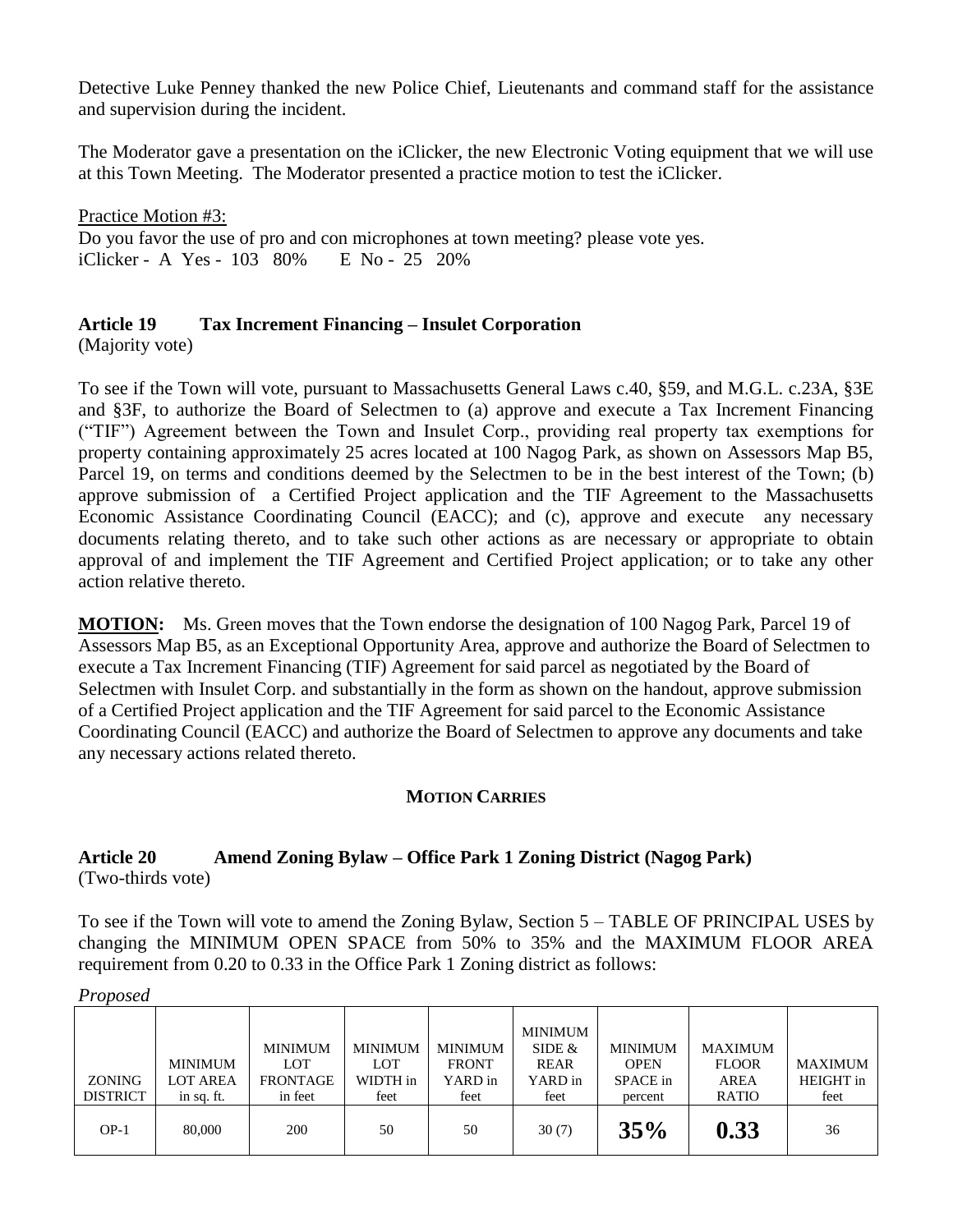*Existing* 

| <b>ZONING</b><br><b>DISTRICT</b> | <b>MINIMUM</b><br><b>LOT AREA</b><br>in sq. $ft$ . | <b>MINIMUM</b><br>LOT<br><b>FRONTAGE</b><br><i>in feet</i> | <b>MINIMUM</b><br>LOT<br>WIDTH in<br>feet | <b>MINIMUM</b><br><b>FRONT</b><br>YARD in<br>feet | <b>MINIMUM</b><br>SIDE &<br><b>REAR YARD</b><br>in feet | <b>MINIMUM</b><br><b>OPEN</b><br><b>SPACE</b> in<br>percent | <b>MAXIMUM</b><br><b>FLOOR</b><br>AREA<br><b>RATIO</b> | <b>MAXIMUM</b><br><b>HEIGHT</b> in<br>feet |
|----------------------------------|----------------------------------------------------|------------------------------------------------------------|-------------------------------------------|---------------------------------------------------|---------------------------------------------------------|-------------------------------------------------------------|--------------------------------------------------------|--------------------------------------------|
| $OP-I$                           | 80,000                                             | <i>200</i>                                                 | 50                                        | 50                                                | 30(7)                                                   | <u>50%</u>                                                  | 0.20(14)                                               | 36                                         |

And, delete footnote (14) and renumber the rest of the footnotes accordingly, or take any other action relative thereto.

*[Footnote (14) currently states: (14) On LOTS within the OP-1 District, which on April 3, 1995 were held in common ownership the FLOOR AREA RATIO may be calculated by dividing the sum of the NET FLOOR AREA of all BUILDINGS on such LOTS by the DEVELOPABLE SITE AREA of such LOTS, whether or not such LOTS are contiguous or divided by a STREET.]*

**MOTION:** Mr. Chin moves that the Town adopt the Zoning Bylaw amendments as set forth in the Article.

iClicker - A Yes - 184 93% E No - 14 7%

## **MOTION CARRIES**

#### **Declared 2/3 by Moderator\***

\*Town of Acton has accepted MGL CH 39 Sec 15 at its Annual Town Meeting April 2001, Article 43 and the amended Bylaw 5A was approved by the Attorney General on Aug. 6, 2001. (The Town Meeting Moderator is not required to count a 2/3 required vote.)

#### **Article 21 Amend Zoning Map – 92 Piper Road**

(Two-thirds vote)

To see if the Town will vote to amend the Zoning Bylaw, Map Number 1, by rezoning from the Office Park 2 (OP-2) zoning district to the Residence 2 (R-2) zoning district, the parcel of land at 92 Piper Road shown in the current Acton Town Atlas on map G-3 as parcel 66, or take any other action relative thereto.

**MOTION:** Mr. Yacouby moves that the Town adopt the Zoning Bylaw Map amendment as set forth in the Article.

iClicker - A Yes - 83 51% E No - 81 49%

#### **MOTION FAILS**

Ms. Jo-Ann Berry, the Elected Temporary Moderator is asked to moderate Article 22.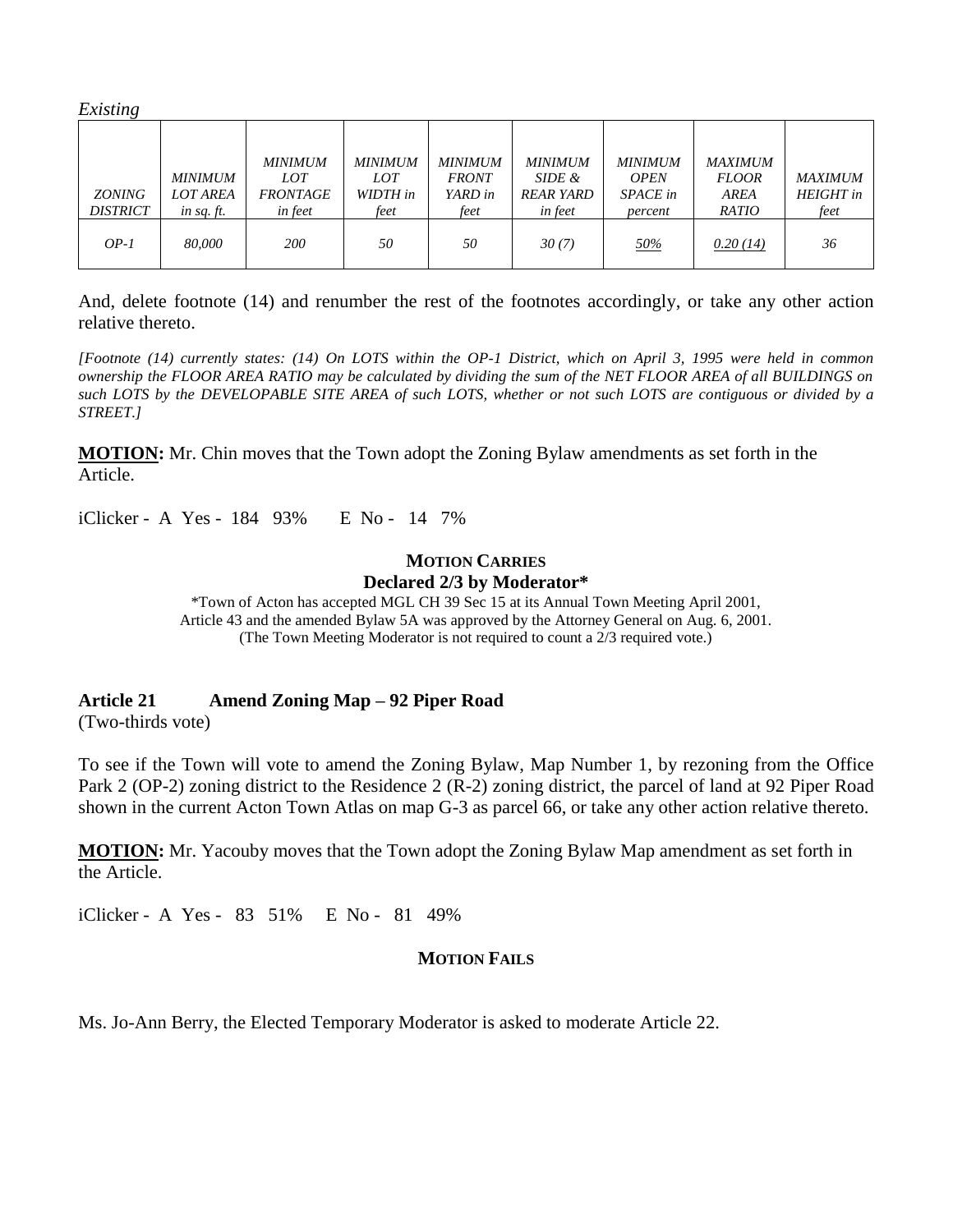#### **Article 22 Amend Zoning Map – 317 Central Street**

(Two-thirds vote)

To see if the Town will vote to amend the Zoning Bylaw, Map Number 1, by changing the zoning district designation for Town Atlas map F2A parcel 2-3 (317 Central Street) from Village Residential (VR) to West Acton Village (WAV), or take any other action relative thereto.

**MOTION:** Mr. Yacouby moves that the Town adopt the Zoning Bylaw Map amendment as set forth in the Article.

iClicker - A Yes - 130 73% E No - 48

## **MOTION CARRIES Declared 2/3 by Moderator\***

\*Town of Acton has accepted MGL CH 39 Sec 15 at its Annual Town Meeting April 2001, Article 43 and the amended Bylaw 5A was approved by the Attorney General on Aug. 6, 2001. (The Town Meeting Moderator is not required to count a 2/3 required vote.)

#### **General Consent (two-thirds vote)**

Mr. Berry moves that the Town take up the nine articles in the Consent Calendar on pages 60, 61 and 68 through 72 of the Warrant: Articles 23, 24, 31, 32, 33, 34, 35, 36, and 37. *[Please note: Please see the individual articles in the Warrant for motions on the Consent Calendar.]*

Article 23 \* Amend Zoning Bylaw – Housekeeping, Accessory Apartments

Article 24 \* Amend Zoning Bylaw – Dwellings on Non-Conforming Lots

Article 31 \* Abandon Road Easement and Revise Street Layout – Ethan Allen Drive

Article 32 \* Highway Reimbursement Program (Chapter 90)

Article 33 \* Insurance Proceeds

Article 34 \* Gifts or Grants

Article 35 \* Federal and State Reimbursement Aid

Article 36 \* Performance Bonds

Article 37 \* Sale of Foreclosed Properties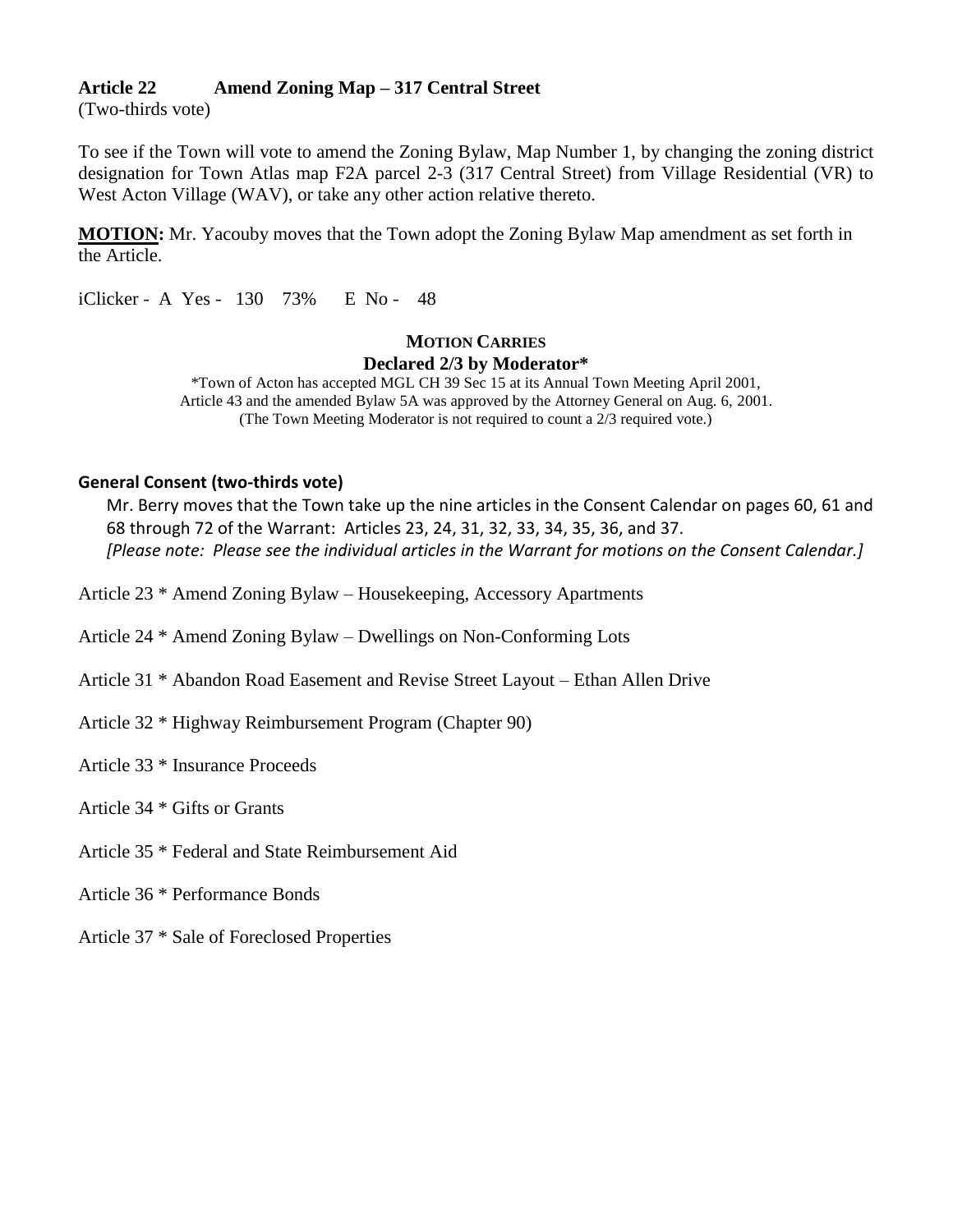Held from Consent Article 24 Amend Zoning Bylaw – Dwellings on Non-Conforming Lots

Held from Consent Article 31 Abandon Road Easement and Revise Street Layout – Ethan Allen Drive

Held from Consent Article 37 Sale of Foreclosed Properties

#### **REMAINING ARTICLES UNDER THE CONSENT MOTION CARRIES Declared 2/3 by Moderator\***

\*Town of Acton has accepted MGL CH 39 Sec 15 at its Annual Town Meeting April 2001, Article 43 and the amended Bylaw 5A was approved by the Attorney General on Aug. 6, 2001. (The Town Meeting Moderator is not required to count a 2/3 required vote.)

#### **Article 23 \* Amend Zoning Bylaw – Housekeeping, Accessory Apartments** (Two-thirds vote)

To see if the Town will vote to amend the Zoning Bylaw as follows:

A. In Section 3.3 - Residential Uses, introductory sub-section, amend subsection c) by deleting the phrase "a single FAMILY dwelling with one Apartment in a detached BUILDING under Section 3.3.2.10 of this Bylaw;" and replace it with:

"an Accessory Apartment as provided under Section 3.8.1.6;"

*[The relevant portion of Section 3.3 currently reads:*

*where a special permit has been granted for the following: a Planned Conservation Residential Community (PCRC) under Section 9 of this Bylaw; an Independent SENIOR Residence under Section 9B of this Bylaw; an AFFORDABLE Housing Development under Section 4.4 of this Bylaw; a single FAMILY dwelling with one Apartment in a detached BUILDING under Section 3.3.2.10 of this Bylaw; a golf course under Section 3.5.17 of this bylaw.]*

B. In Section 6.3 - **Minimum Parking Space Requirements by USE**, delete subsection 6.3.1.1 and replace it with a new subsection 6.3.1.1 as follows:

|  | 6.3.1.1   Dwelling   Two spaces for each DWELLING UNIT, except for an |
|--|-----------------------------------------------------------------------|
|  | Accessory Apartment as defined in Section 3.8.1.6.                    |

| <i>Subsection 6.3.1.1 currently reads:</i> |          |                                                               |  |  |  |  |  |
|--------------------------------------------|----------|---------------------------------------------------------------|--|--|--|--|--|
| 6.3.1.1                                    | Dwelline | Two spaces for each DWELLING UNIT, except for an Apartment as |  |  |  |  |  |
|                                            |          | defined in Section 3.3.2.]                                    |  |  |  |  |  |

, or take any other action relative thereto.

**MOTION:** Mr. Berry moves that the Town adopt the Zoning Bylaw amendments as set forth in the Article.

## **CONSENT MOTION CARRIES Declared 2/3 by Moderator\***

\*Town of Acton has accepted MGL CH 39 Sec 15 at its Annual Town Meeting April 2001, Article 43 and the amended Bylaw 5A was approved by the Attorney General on Aug. 6, 2001. (The Town Meeting Moderator is not required to count a 2/3 required vote.)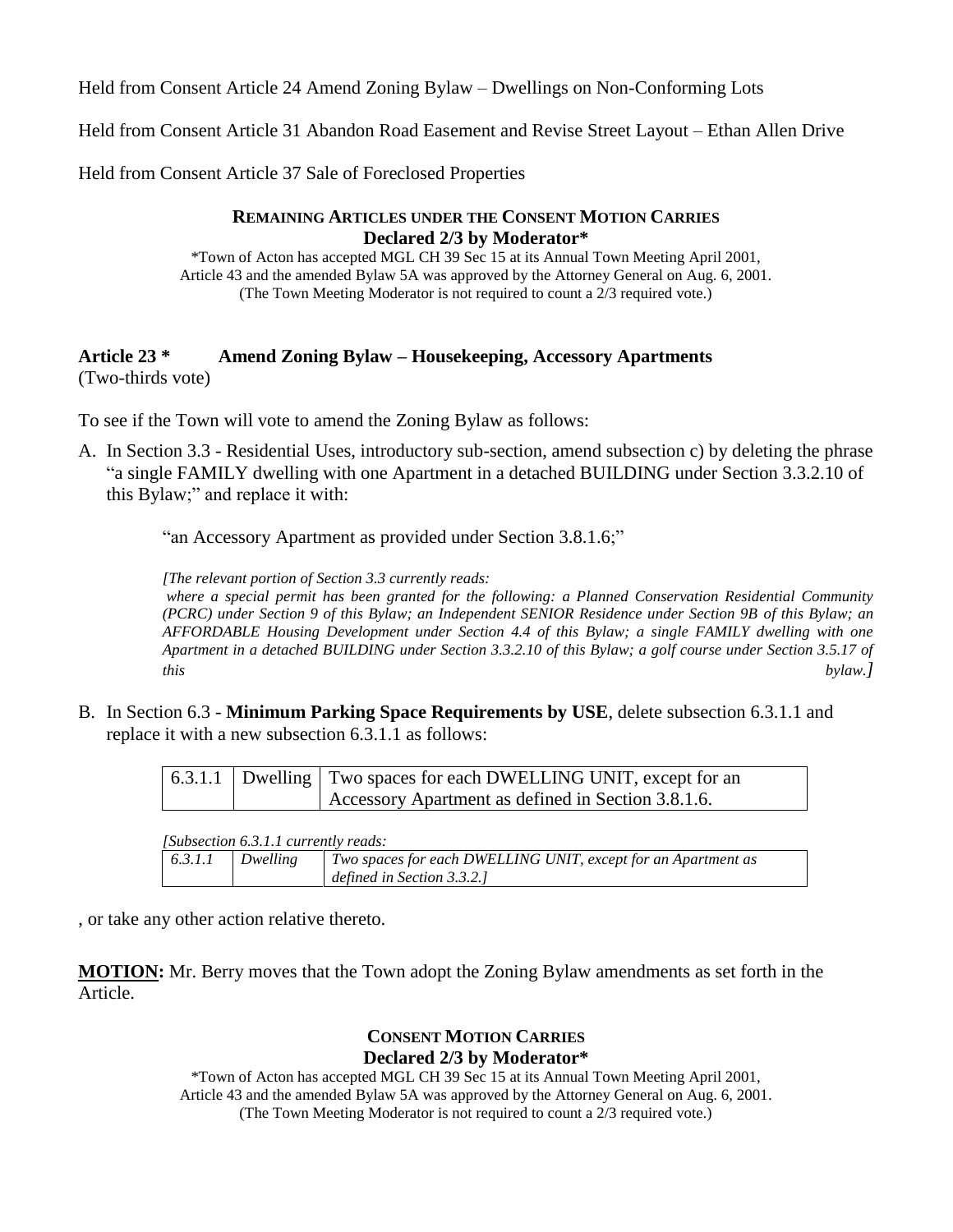## **Article 24 \* Amend Zoning Bylaw – Dwellings on Non-Conforming Lots**

(Two-thirds vote)

To see if the Town will vote to amend the Zoning Bylaw as follows:

## A. Non-Conforming Lots

- 1. Delete Section 8.1.3 and replace it with the following new Section 8.1.3:
	- 8.1.3 Reconstruction of Single- and Two-FAMILY residential STRUCTURES on Nonconforming Lots – A lawful Single-FAMILY Dwelling on a nonconforming LOT may be reconstructed for Single-FAMILY residential USE on the same lot; and a lawful Two-FAMILY Dwelling on a nonconforming LOT may be reconstructed for Two-FAMILY residential USE on the same lot; in both cases subject to the following conditions and limitations:
	- 8.1.3.1 The reconstructed STRUCTURE shall not exceed the FLOOR AREA RATIO on the LOT of the STRUCTURE that existed on the LOT before it was razed or damaged.
	- 8.1.3.2 The reconstructed STRUCTURE may be placed anywhere on the LOT provided it meets all minimum yard and maximum height requirements of this Bylaw.
	- 8.1.3.3 The FLOOR AREA RATIO shall be determined by using either architectural and plot plans for the existing STRUCTURE to be razed or, in the absence of such architectural and plot plans, the FLOOR AREA RATIO shall be determined by using the information on record at the Town of Acton Assessor's office.
	- 8.1.3.4 Additions to the reconstructed STRUCTURE may be made after two years following the date of initial occupancy of the reconstructed STRUCTURE, if otherwise permissible.

## *[Note Section 8.1.3 currently reads:*

*Replacement of Single- and Two-Family Dwellings on Nonconforming Lots – A*

*STRUCTURE in single family residential USE on a nonconforming LOT may be razed and rebuilt for single family residential USE; and a STRUCTURE in two-family residential USE on a nonconforming LOT may be razed and rebuilt for two-family residential USE; in both cases subject to the following conditions and limitations:*

- *8.1.3.1 The replacement STRUCTURE shall not exceed the FLOOR AREA RATIO on the LOT of the STRUCTURE that existed on the LOT before it was razed or damaged.*
- *8.1.3.2 The replacement STRUCTURE shall meet all minimum yard and maximum height requirements of this Bylaw.*
- *8.1.3.3 In the absence of architectural and plot plans for the existing structure to be razed, the FLOOR AREA RATIO shall be determined by using the information on record at the Town of Acton Assessor's office.*
- *8.1.3.4 Additions to the replacement STRUCTURE may be made after two years following the date of initial occupancy of the replacement STRUCTURE, if otherwise permissible and subject to any permits and special permits that may be required.]*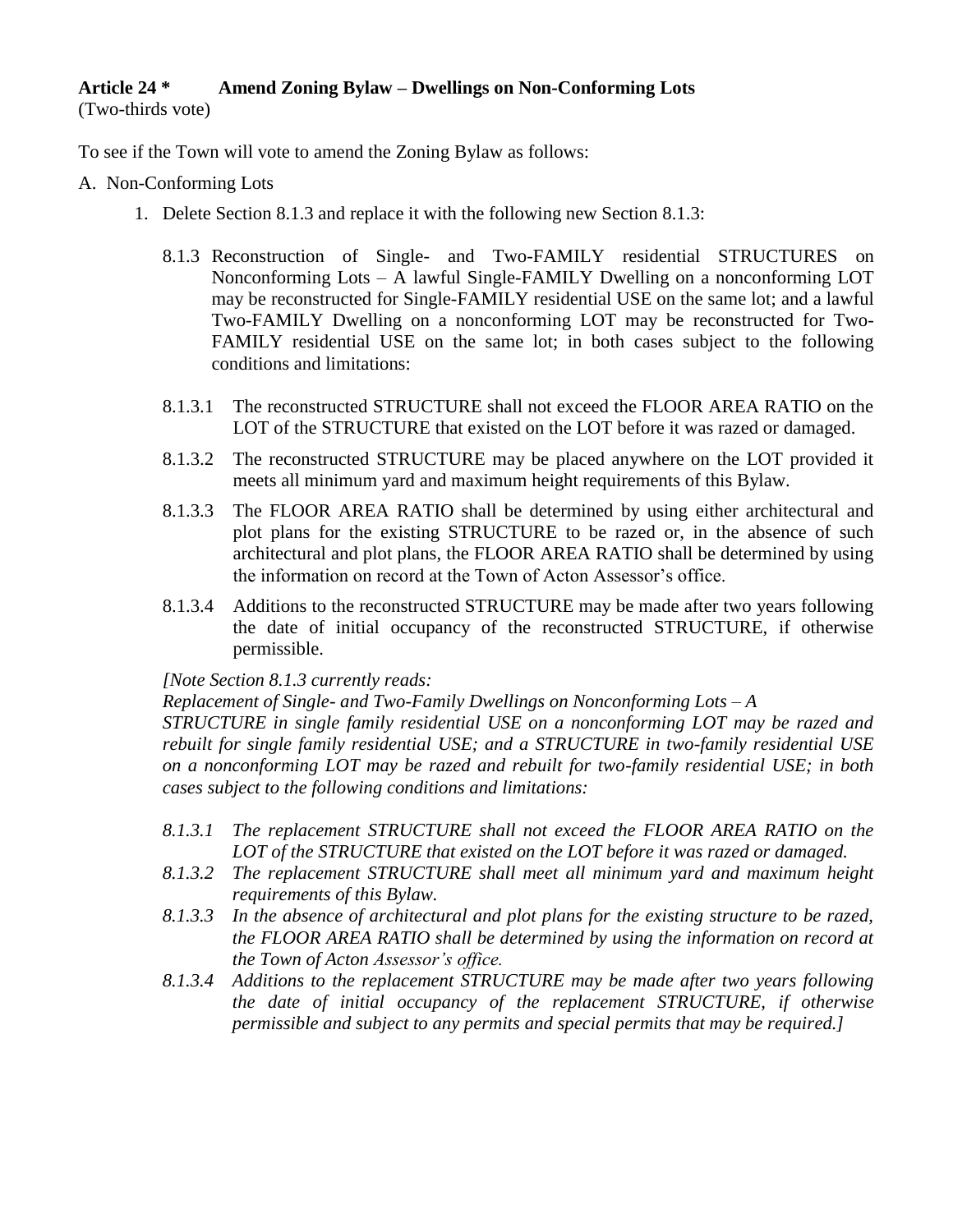- 2. Delete Section 8.1.5 and replace it with the following new Section 8.1.5:
	- 8.1.5 In all other cases, the Board of Appeals may, by special permit, allow such reconstruction of, or extension, alteration or change to a Single- or Two-FAMILY residential STRUCTURE on a nonconforming LOT, including the reconstruction anywhere on the lot of a larger structure than otherwise allowed under Section 8.1.3, where it determines either that the proposed modification does not increase the nonconformity or, if the proposed modification does increase the nonconformity, it will not be substantially more detrimental to the neighborhood than the existing STRUCTURE on the nonconforming LOT.

*[Note Section 8.1.5 currently reads:*

*In all other cases, the Board of Appeals may, by special permit, allow such reconstruction of, or extension, alteration or change to a single or two-family residential STRUCTURE on a nonconforming LOT, where it determines either that the proposed modification does not increase the nonconformity or, if the proposed modification does increase the nonconformity, it will not be substantially more detrimental to the neighborhood than the existing STRUCTURE on the nonconforming LOT.]*

, or take any other action relative thereto.

**MOTION:** Mr. Berry moves that the Town adopt the Zoning Bylaw amendments as set forth in the Article.

Held from consent

iClicker - A Yes - 132 74% E No - 46 26%

## **CONSENT MOTION CARRIES Declared 2/3 by Moderator\***

\*Town of Acton has accepted MGL CH 39 Sec 15 at its Annual Town Meeting April 2001, Article 43 and the amended Bylaw 5A was approved by the Attorney General on Aug. 6, 2001. (The Town Meeting Moderator is not required to count a 2/3 required vote.)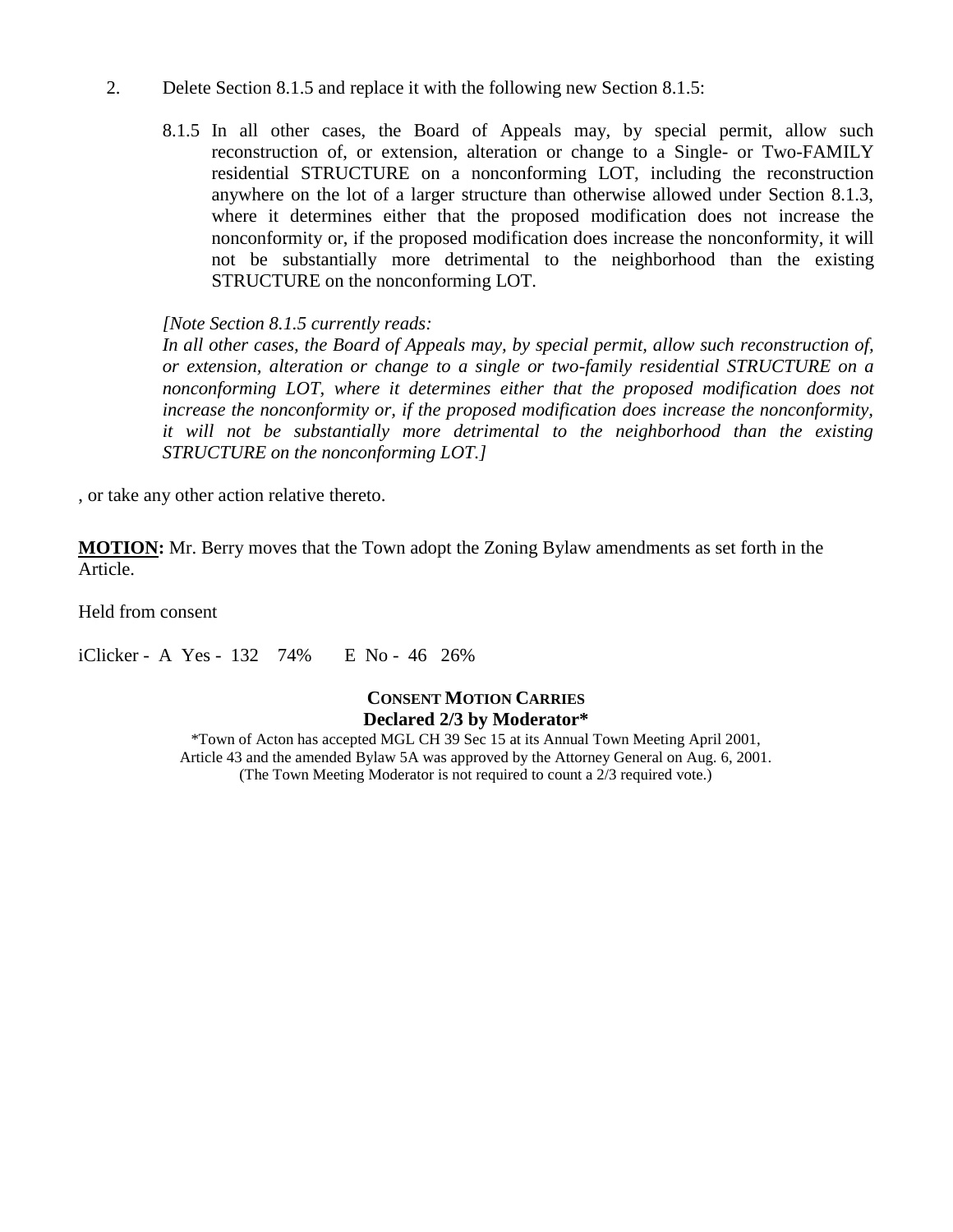## **Article 25 # Non-Binding Resolution – Defending Our Democracy**

(Majority vote)

WHEREAS, the current and increasing influence of large monetary donations in political elections threatens the democratic ideals upon which our Republic was founded; and

WHEREAS, the Town of Acton has had an illustrious history in the political development of our Republic since Revolutionary times; and

WHEREAS, it is incumbent upon the heirs to this history to speak out when the democratic process is distorted by the influence of large monetary donations by special interests to elected representatives and officials, and other practices;

NOW, THEREFORE, BE IT RESOLVED it is the position of the Town of Acton, Massachusetts, that, in order to ensure that our elected officials represent all of the People. new anti-corruption laws must be passed by the Congress of these United States and the Massachusetts General Court, such as:

- laws prohibiting elected representatives and officials from accepting campaign donations from parties whose interests the representatives or officials may have a particular role in regulating;
- laws regulating superPACs and other political groups;
- laws increasing transparency of campaign funding, so that the identities and affiliations of all parties that contribute more than a low dollar limit to a political campaign will be in the public domain immediately;
- laws preventing elected representatives and senior government officials from negotiating jobs while in office, and barring them from all lobbying activity for a significant period after they leave office;
- laws that empower all voters through a publicly funded election system;
- laws that strengthen enforcement by government agencies and ethics committees of the rules against politicians and other parties who infringe campaign finance laws.

**MOTION:** Mr. Webster moves that the Town adopt the non-binding resolution as set forth in the Article.

## **MOTION CARRIES**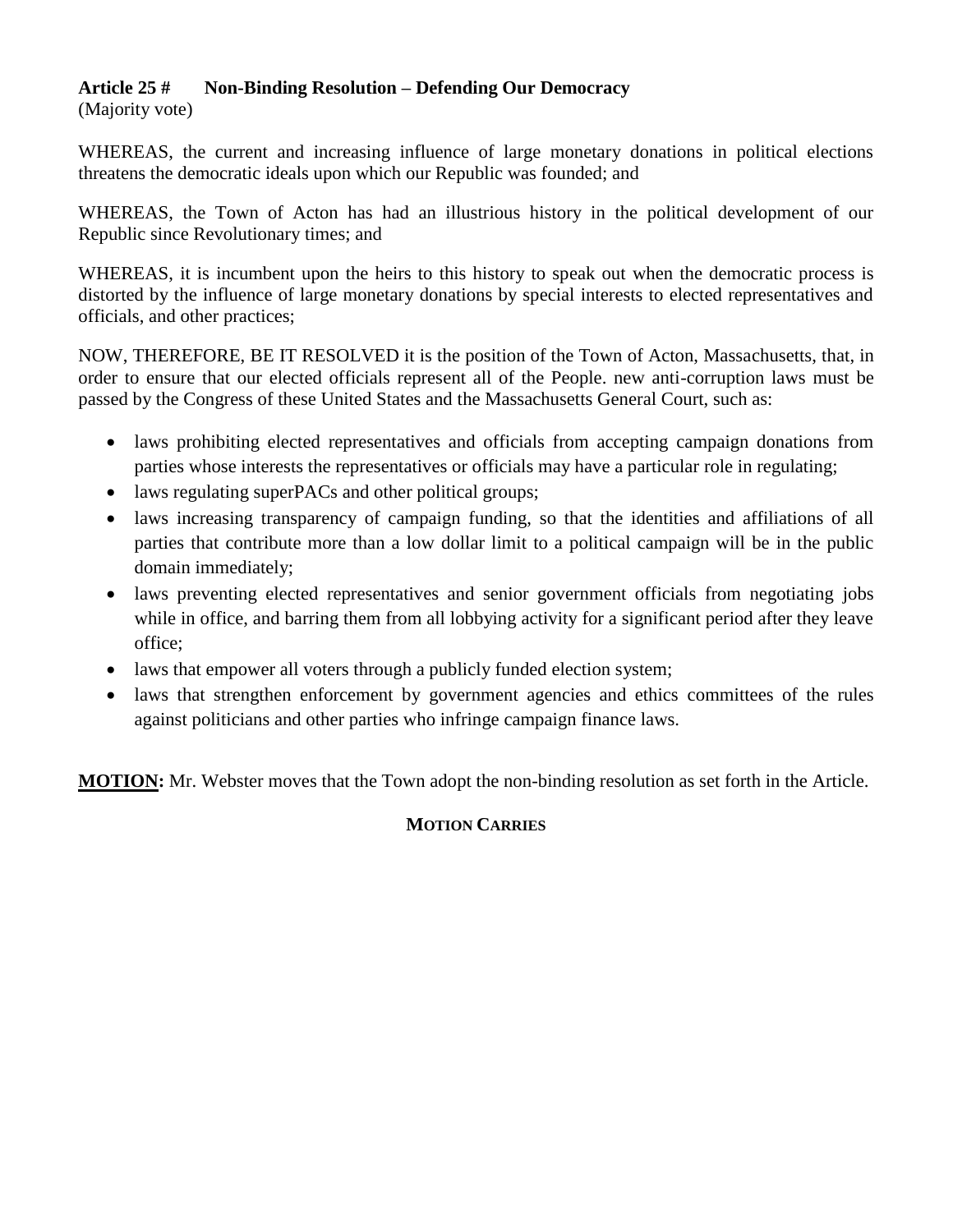## **Article 26 # Non-Binding Resolution – Water Resource Study**

(Majority vote)

Resolved that Town Meeting requests the Board of Selectmen to commission a long range (twenty year, future looking) study to establish the Town's quantitative water needs, risks to the security and quality of its water resources, and the measures needed to protect those water resources.

Or take any other action relative thereto.

**MOTION:** Mr. Sekuler moves that the Town adopt the non-binding resolution as set forth in the Article.

## **MOTION CARRIES UNANIMOUSLY**

#### **Article 27 # Non-Binding Resolution – Water Resource Sharing** (Majority vote)

Resolved that Town Meeting requests the Board of Selectmen to engage with the Towns of Littleton and Concord, the Acton Water District and the Commonwealth of Massachusetts to reach an accord on equitable access to water from Nagog Pond.

Or take any other action relative thereto.

**MOTION:** Mr. Sekuler moves that the Town adopt the non-binding resolution as set forth in the Article.

## **MOTION CARRIES UNANIMOUSLY**

#### **Article 28 # Non-Binding Resolution – Affirming Acton's Right** (Majority vote)

Resolved that Town Meeting requests the Board of Selectmen to petition the Legislature of the Commonwealth of Massachusetts to affirm Acton's right to draw water from Nagog Pond, as defined in Section 10, Chapter 201 of the Acts of 1884, and to initiate the processes required for Acton to exercise that right.

Or take any other action relative thereto.

**MOTION:** Mr. Sekuler moves that the Town adopt the non-binding resolution as set forth in the Article.

## **MOTION CARRIES UNANIMOUSLY**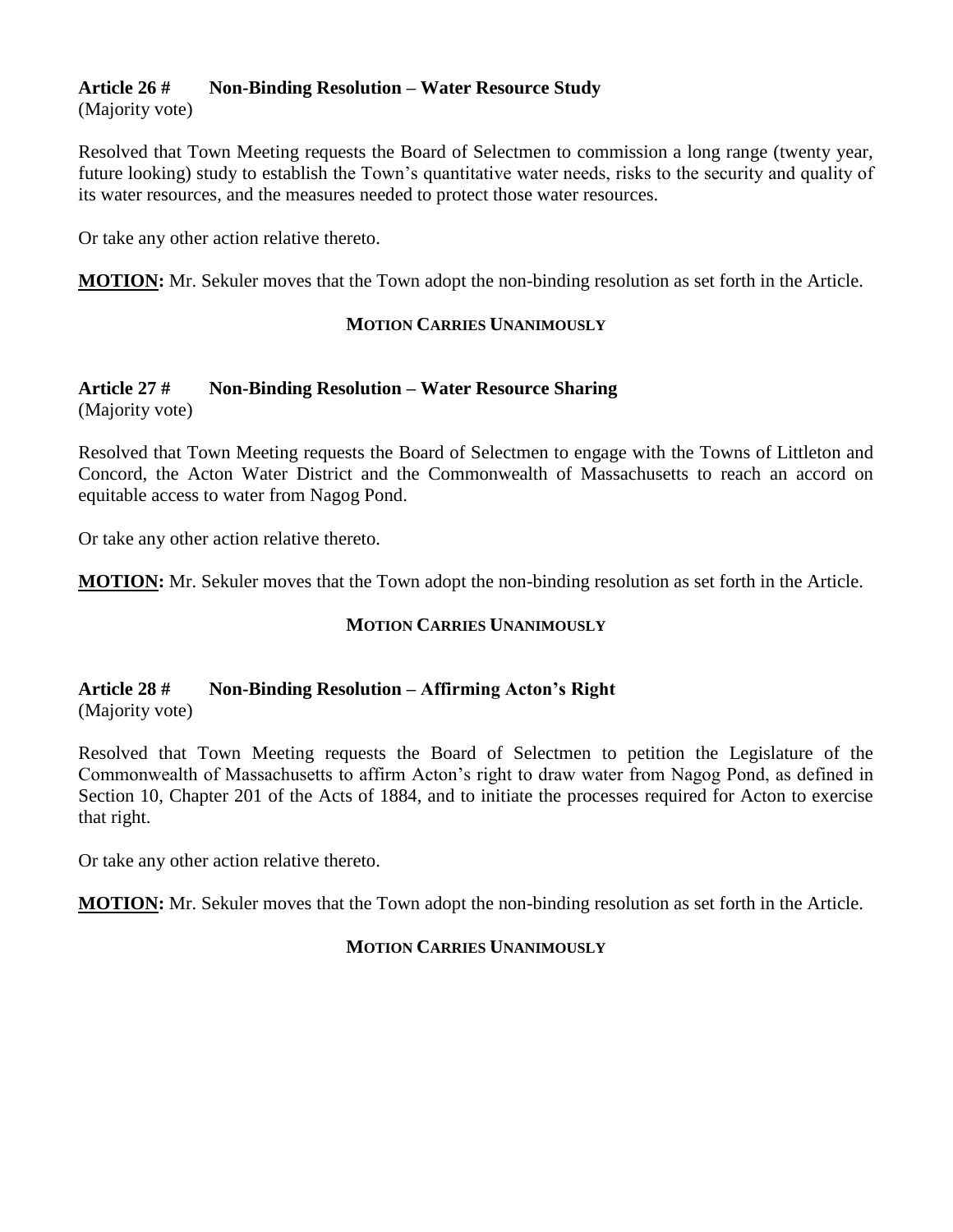## **Article 29 Transfer Real Property – 4 Cherry Ridge Road**

(Two-thirds vote)

To see if the Town will vote to authorize the Board of Selectmen to transfer the real property shown as Parcel 36 on the Town of Acton Atlas Map F1 and recorded at the Middlesex South Registry of Deeds in Deed Book 17912 Page 323, which land is currently held for general municipal purposes, from the tax title custodian to the Board of Selectmen for the purpose of conveyance, and to authorize the Board of Selectmen to convey such land for affordable housing purposes on such terms and conditions and for such consideration, which may be non-monetary consideration, as the Selectmen may determine, or take any other action relative thereto.

**MOTION:** Ms. Adachi moves that the Town authorize the transfer of the real property shown as Parcel 36 on Town of Acton Atlas Map F1, from its current custodian to the Board of Selectmen for the purpose of conveyance, and authorize the conveyance of that property as set forth in the Article.

iClicker - A Yes - 80 66% E No - 42 34%

## **MOTION FAILS**

## **Article 30 Transfer Real Property – 43-45 School Street**

(Two-thirds vote)

To see if the Town will vote to authorize the Board of Selectmen to transfer the real property shown as Parcel 25 on Town of Acton Atlas Map H3A and recorded at the Middlesex South Registry of Deeds in Deed Book 67248 Page 117, which land is currently held for general municipal purposes, from the tax title custodian to the Board of Selectmen for the purpose of conveyance, and to authorize the Board of Selectmen to convey such land for affordable housing purposes on such terms and conditions and for such consideration, which may be non-monetary consideration, as the Selectmen may determine, or take any other action relative thereto.

**MOTION:** Ms Osman moves that the Town authorize the transfer of the real property shown as Parcel 25 on Town of Acton Atlas Map H3A, from its current custodian to the Board of Selectmen for the purpose of conveyance, and authorize the conveyance of that property as set forth in the Article.

## **CONSENT MOTION CARRIES Declared 2/3 by Moderator\***

\*Town of Acton has accepted MGL CH 39 Sec 15 at its Annual Town Meeting April 2001, Article 43 and the amended Bylaw 5A was approved by the Attorney General on Aug. 6, 2001. (The Town Meeting Moderator is not required to count a 2/3 required vote.)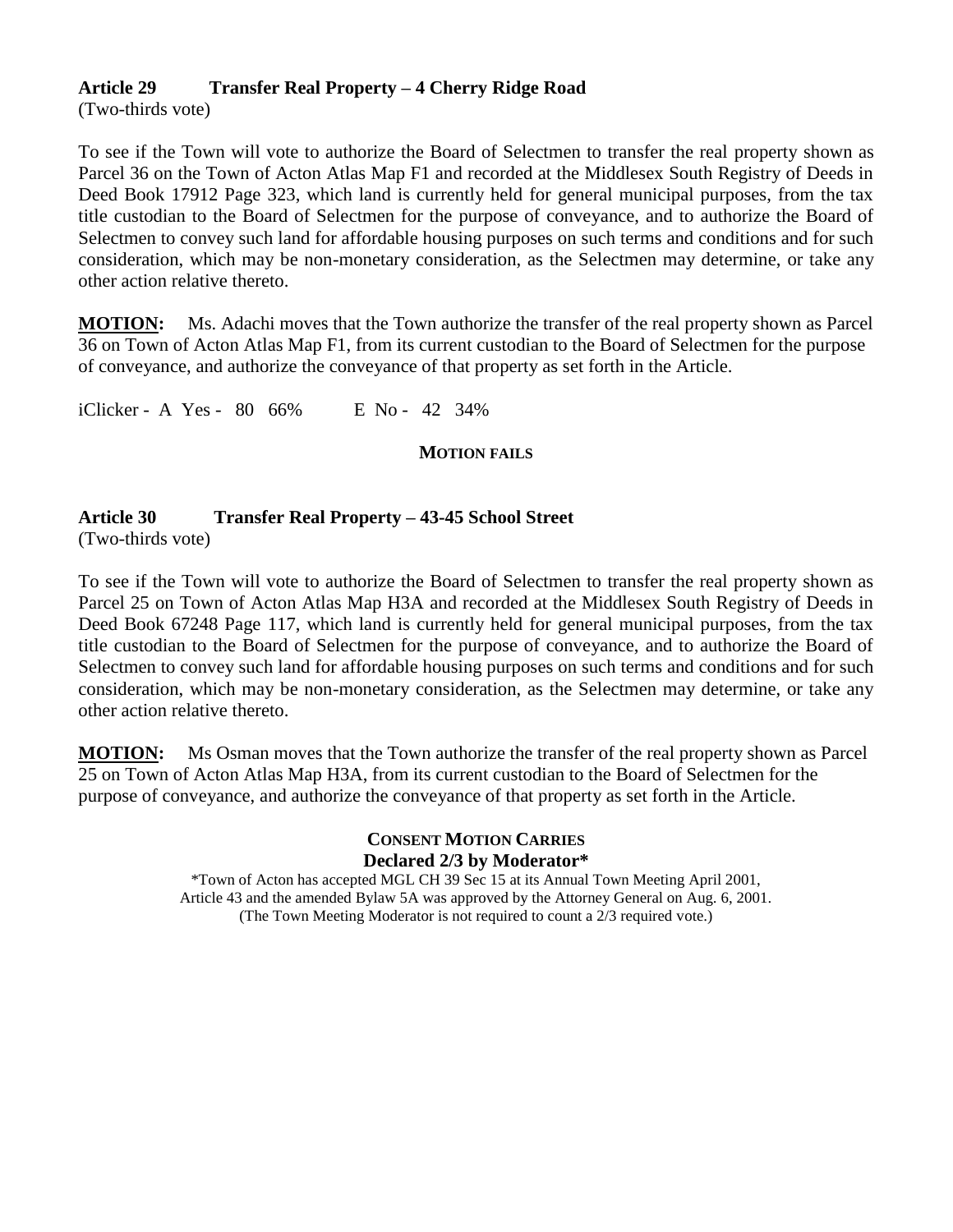#### **Article 31 \* Abandon Road Easement and Revise Street Layout – Ethan Allen Drive** (Two-thirds vote)

To see if the Town will vote to authorize the Board of Selectmen to abandon and terminate the Town's right, title and interest in an existing easement for a road extension situated westerly of and roughly perpendicular to Ethan Allen Drive between the properties numbered 19 and 21 Ethan Allen Drive, and modify the layout of that portion of the road in the vicinity of said easement, on such terms and conditions as the Selectmen may determine, as shown on a plan entitled "Plan of Land in West Acton Mass., Owned by: Flagg Hill Estates Inc. (Section III), Scale: 1 inch = 40 feet, dated March 17, 1961" prepared by Everett M. Brooks Co. and recorded at the Middlesex South District Registry of Deeds as Plan 984 of 1961; or take any other action relative thereto.

**MOTION:** Mr. Berry moves in the words of the Article.

Held from consent

## **MOTION CARRIES Declared 2/3 by Moderator\***

\*Town of Acton has accepted MGL CH 39 Sec 15 at its Annual Town Meeting April 2001, Article 43 and the amended Bylaw 5A was approved by the Attorney General on Aug. 6, 2001. (The Town Meeting Moderator is not required to count a 2/3 required vote.)

## **Article 32 \* Highway Reimbursement Program (Chapter 90)**

(Majority vote)

To see if the Town will vote to raise and appropriate, or appropriate from available funds, a sum of money for highway improvements under the authority of Massachusetts General Laws Chapter 90, and any other applicable laws, or take any other action relative thereto.

**MOTION:** Mr. Berry moves that the Town authorize the Town Manager to accept Highway funds from all sources and that such funds are hereby appropriated for highway purposes.

## **CONSENT MOTION CARRIES**

## **Article 33 \* Insurance Proceeds**

(Majority vote)

To see if the Town will vote to appropriate the proceeds of any insurance policy reimbursements of costs incurred as a result of any covered loss, including without limitation any liability insurance, property insurance, casualty insurance, workers' compensation insurance, health insurance, disability insurance, automobile insurance, police and fire injury and medical costs, and any other insurance of any name and nature whatsoever, or take any other action relative thereto.

**MOTION:** Mr. Berry moves that the Town Manager is authorized to accept insurance proceeds of any name and nature whatsoever from all sources and such funds are hereby appropriated.

## **CONSENT MOTION CARRIES**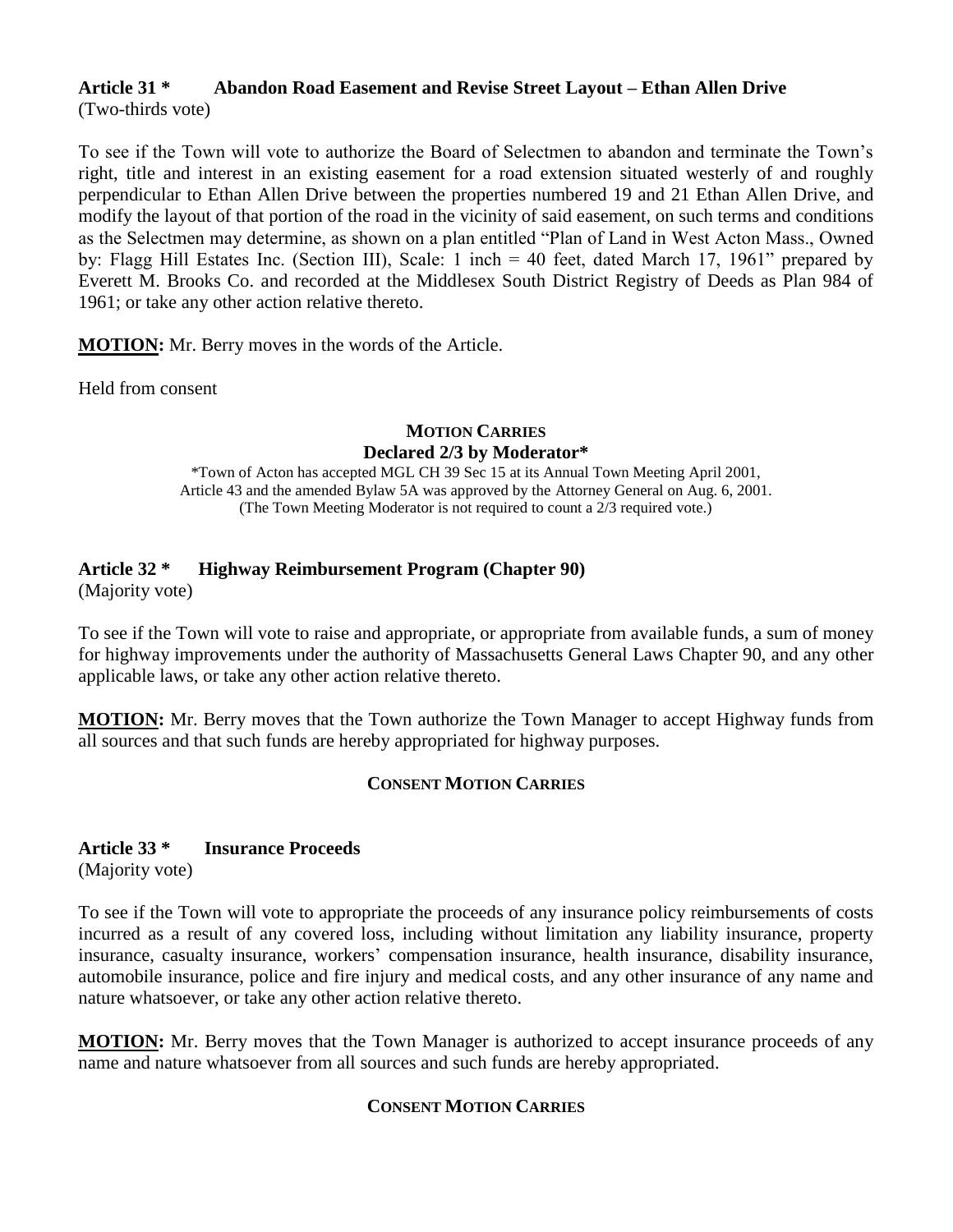## **Article 34 \* Gifts or Grants**

(Majority vote)

To see if the Town will vote to appropriate the proceeds of any gifts or grants accepted pursuant to Massachusetts General Laws Chapter 44, Section 53A as amended, and any interest thereon, and that, consistent with the requirements of Massachusetts General Laws, Chapter 40, Section 4A, the Board of Selectmen or Town Manager are authorized to enter into an agreement or agreements on behalf of the Town, on such terms and conditions as the Board of Selectmen or the Town Manager may determine, for the stated purposes of the gifts or grants, or take any other action relative thereto.

**MOTION:** Mr. Berry moves that the proceeds of any gifts or grants from any source accepted pursuant to Massachusetts General Laws, Chapter 44, Section 53A, and any interest thereon, are hereby appropriated for the stated purposes of the gifts or grants, and may be expended with the approval of the Board of Selectmen or otherwise as stated in Section 53A.

## **CONSENT MOTION CARRIES**

## **Article 35 \* Federal and State Reimbursement Aid**

(Majority vote)

To see if the Town will vote to appropriate any Federal Government and State Government reimbursement for costs incurred as a result of any declared emergencies or other occurrence, and that, consistent with the requirements of Massachusetts General Laws Chapter 40, Section 4A, the Board of Selectmen or Town Manager are authorized to enter into an agreement or agreements on behalf of the Town, on such terms and conditions as the Board of Selectmen or the Town Manager may determine, or take any other action relative thereto.

**MOTION:** Mr. Berry moves that the Town Manager is authorized to accept Federal and State reimbursement funds from all sources and that such funds are hereby appropriated for the purposes outlined by such reimbursement.

#### **CONSENT MOTION CARRIES**

#### **Article 36 \* Performance Bonds**

(Majority vote)

To see if the Town will vote to appropriate the proceeds of any performance bonds for the purposes stated in said bonds available as a result of any default, non-performance or other covered conditions, or take any other action relative thereto.

**MOTION:** Mr. Berry moves that the Town appropriate the proceeds of any performance bonds, for the purposes stated in said bonds, available as a result of any default, non-performance or other covered conditions.

## **CONSENT MOTION CARRIES**